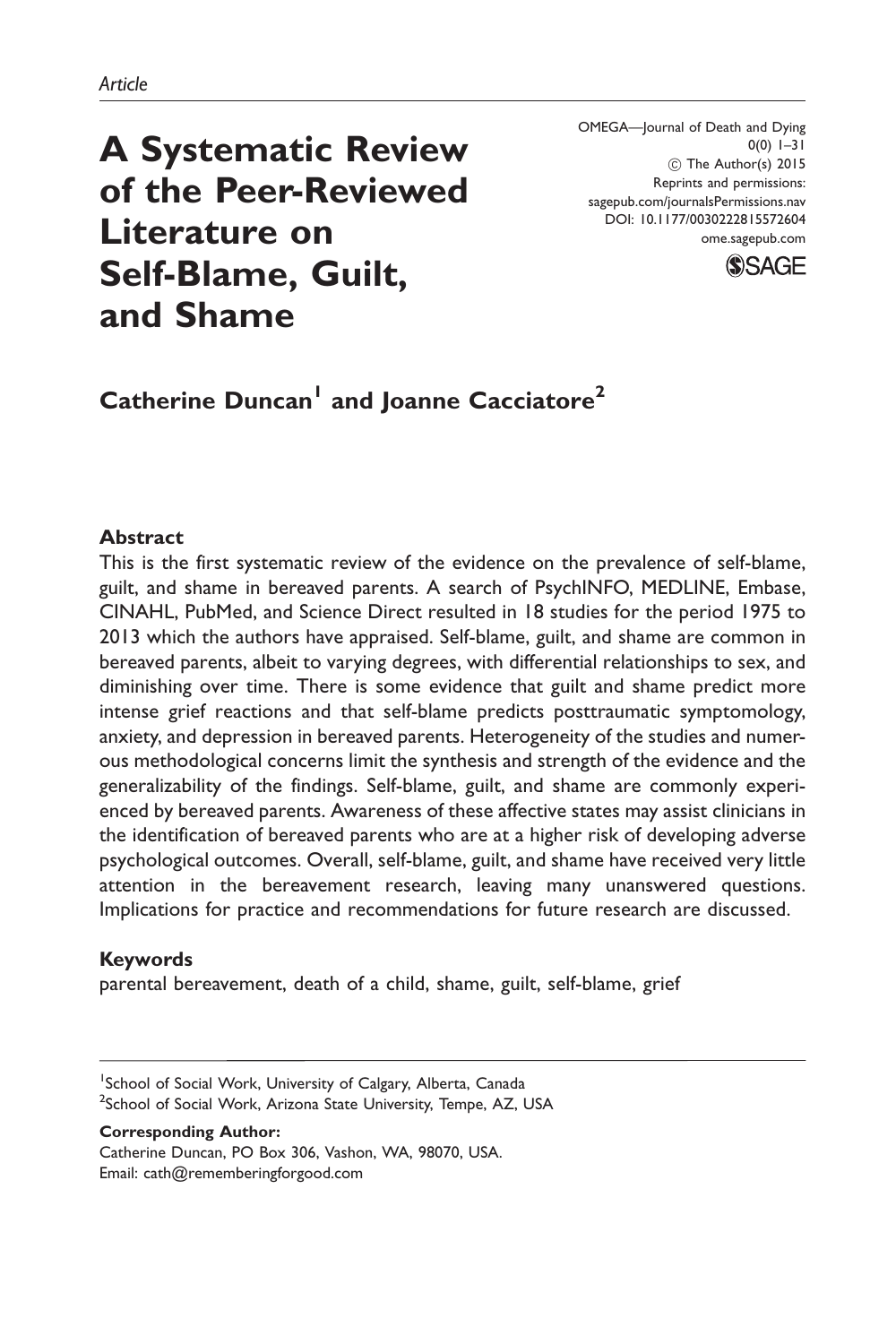Self-blame, guilt, and shame are common in bereavement and may hinder the healthy progression of mourning (Buckle & Fleming, 2011; Humphrey, 2009; Rando, 1986). Guilt is also included as a psychological outcome in many commonly used grief scales (e.g., Bereavement Experience Questionnaire [BEQ], Demi & Schroeder, 1987; Grief Evaluation Measure [GEM], Jordan, Baker, Matteis, Rosenthal, & Ware, 2005; The Perinatal Grief Scale [PGS], Potvin, Lasker, & Toedter, 1989; Inventory of Complicated Grief [ICG], Prigerson et al., 1995; Grief Experience Inventory [GEI], Sanders, Mauger, & Strong, 1985; The Perinatal Bereavement Scale [PBS], Theut et al., 1989). However, self-blame, guilt, and shame have received relatively little attention in parental bereavement research. Reviews of guilt and shame in bereavement are either not current or comprehensive, narrative in style and therefore more susceptible to researcher bias or focused on various types of bereavement rather than parental bereavement specifically (Buckle & Fleming, 2011; Humphrey, 2009; Rando, 1986). Miles and Demi (1986) have proposed the only current theory of guilt in bereaved parents. While clinicians acknowledge that self-blame, guilt, and shame often hinder the progression of normal grieving, there are currently no robust, empirically tested theories of self-blame, guilt, and shame in bereaved parents to guide either diagnoses or interventions.

This is the first systematic review of the literature on self-blame, guilt, and shame in bereaved parents characterized by a specific research question, inclusion and exclusion criteria, an explicit search strategy, systematic data extraction procedure, coding and analysis of the studies, methodological appraisal, and a synthesis of the available evidence text. These characteristics reduce the likelihood of reviewer bias or selective citation and provide readers with the information necessary to appraise both the included studies and the systematic review itself (Mulrow, 1994; Pai et al., 2004).

## Defining Self-Blame, Guilt, and Shame

Both guilt and shame are self-conscious emotions involving self-blame (Tangney & Salovey, 1999) and, because they are intimately related, they are more difficult to observe as separate phenomena (Blum, 2008; Kubany & Watson, 2003; Silfver, 2007). Guilt and shame are therefore often conflated in research and practice. Yet, conceptually, they are quite different phenomena. Early theories of guilt and shame focused on biological or intrapsychic processes. Shame was understood through the lens of libidinal conflicts and Erikson's theories of identity development through the life cycle. Lewis (1971), however, hypothesized that shame was related to attachment distress. Recent theories of guilt and shame have acknowledged the interpersonal cadence of both guilt and shame (Baumeister, Stillwell, & Heatherton, 1994; Broucek, 1991; Scheff, 2000, 2012; Tangney & Salovey, 1999). Shame and guilt can be experienced in both public and private circumstances, and it is an individual's interpretation of the situation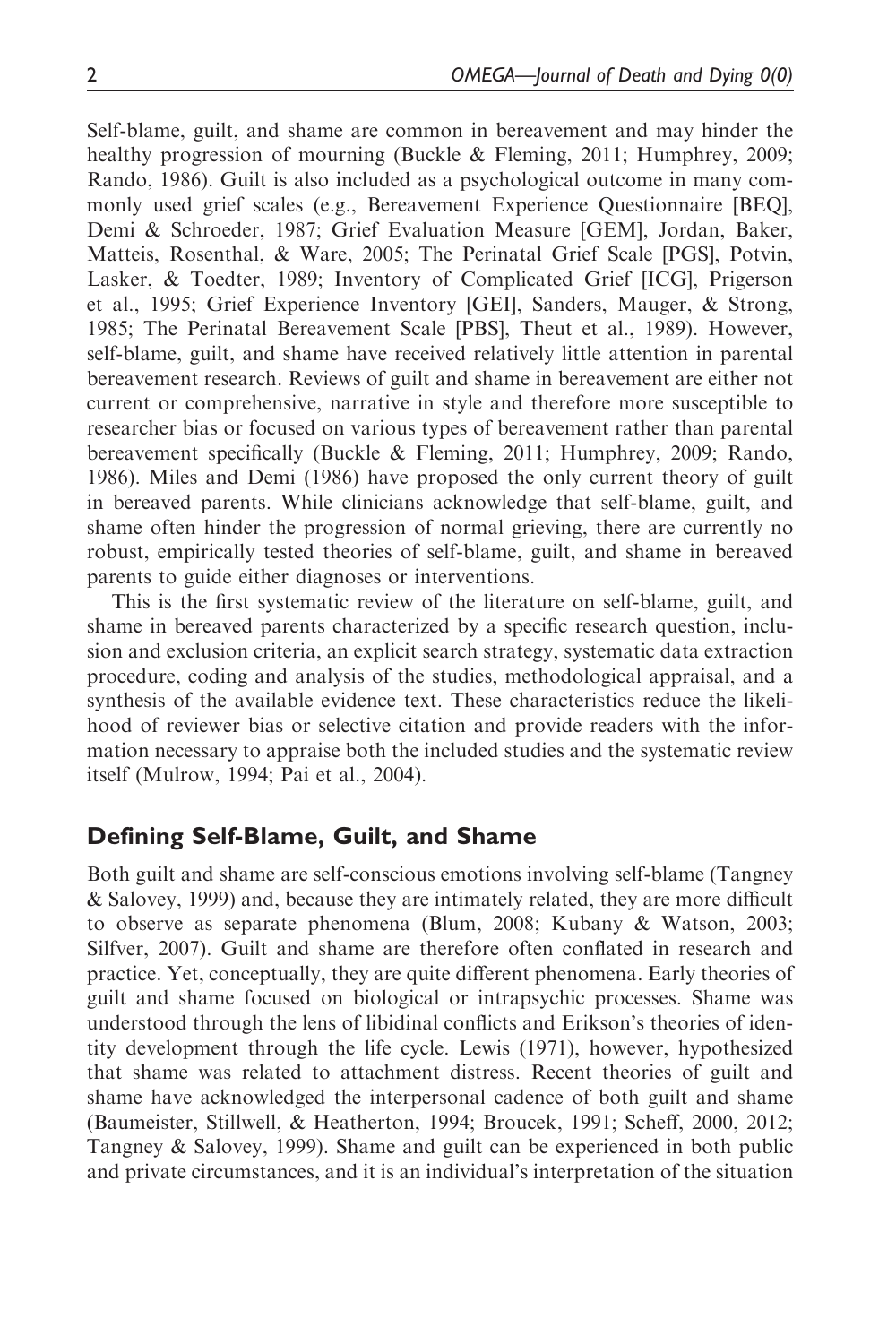that determines whether guilt or shame (or both) develop (Tangney & Salovey, 1999).

Experientially, shame is typically associated with a sense of exposure along with a lack of trust, feelings of worthlessness, powerlessness, and a desire to hide. Guilt is associated with feelings of tension, regret, and remorse. In the case of shame, the ego is concerned with self-evaluation, but in the case of guilt, one is more other-focused, preoccupied with assessing the impact of actions on others. Shame motivates avoidance or projection of anger, while guilt often motivates constructive engagement in relationships and reparative action (Broucek, 1991; Tangney & Salovey, 1999). While heterogeneity is still evident in the definitions of guilt and shame, many researchers agree that guilt is a negative evaluation of behavior, and shame is a negative evaluation of the global self (Brown, 2006; Tangney, Miller, Flicker, & Barlow, 1996; Tangney, Stuewig, & Mashek, 2007). Shame, but not guilt, may threaten the attachment system and general sense of belonging, and this is, perhaps, its essential source of pain (Broucek, 1991; Brown, 2006).

Most often, guilt is conceptualized as adaptive, and shame is conceptualized as maladaptive. Shame is strongly related to a wide range of problems including avoidance of interpersonal problems and poorer interpersonal problem-solving capacity, projection of anger toward others, depression, anxiety, eating disorders, body image difficulties, substance abuse, posttraumatic stress disorder, and suicide (Behrendt & Ben-Ari, 2012; Dickerson, Gruenewal, & Kemeny, 2004; Fergus, Valentiner, McGrath, & Jencius, 2010; Goss & Allan, 2009; Grabe, Hyde, & Lindberg, 2007; Hoglund & Nicholas, 1995; Kim, Thibodeau, & Jorgensen, 2011; Leskela, Dieperink, & Thuras, 2002; Lester, 1998; Street & Arias, 2001; Tangney & Dearing, 2002; Wiginton, Rhea, & Oomen, 2004). Guilt, on the other hand, is highly correlated to empathy and prosocial behavior (Behrendt & Ben-Ari, 2012; Brown, 2006, Tangney & Dearing, 2002; Tangney et al., 1996; Tangney & Salovey, 1999; Tangney et al., 2007). It is the behavioral focus of guilt which enables individuals to feel capable of making amends by changing their behavior, while the global negative self-evaluation involved in shame may make the prospect of change or remediation seem impossible (Tangney & Salovey, 1999).

O'Connor, Berry, Weiss, Bush, and Sampson (1997) disagree with the view that guilt is always adaptive, and propose that guilt can also become excessive. Studies have found relationships between guilt and depression, eating disorders, anxiety, hostility, low self-esteem, and suicide (Alexander, Brewin, Vearnals, Wolff, & Leff, 1999; Bryan, Ray-Sannerud, Morrow, & Etienne, 2013; Ghatavi, Nicolson, MacDonald, Osher, & Levitt, 2002; Harder, Cutler, & Rockart, 1992; Kim et al., 2011; Rortveit, Astrom, & Severinsson, 2010). In addition, feelings of worthlessness and excessive guilt are listed as part of the criteria for diagnosing major depressive disorder (MDD) in the Diagnostic and Statistical Manual of Mental Disorders, 4th Edition, Text Revision (American Psychiatric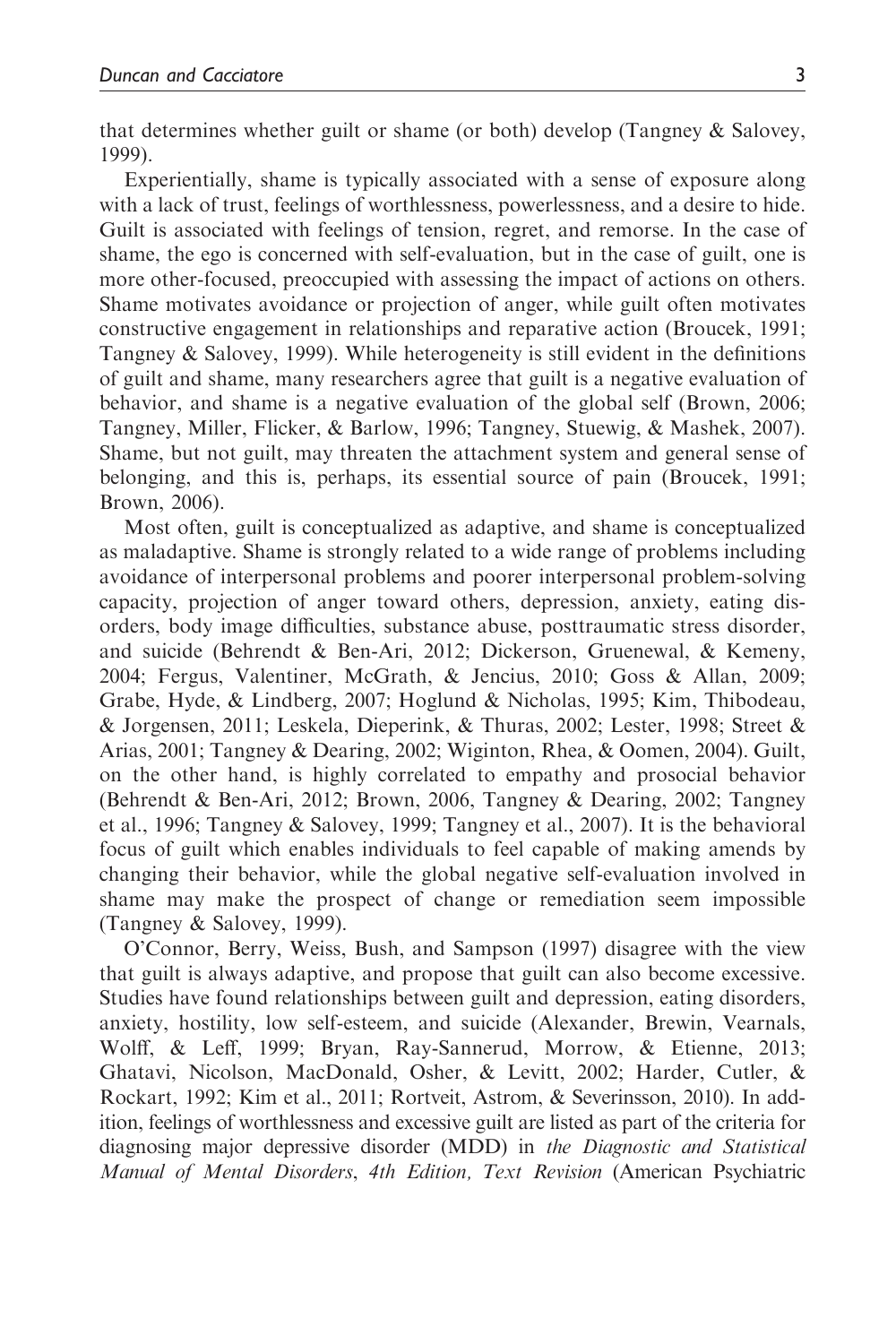Association, 2000). While guilt and shame have been conceptualized as emotions or affective states, self-blame is conceptualized as a cognitive appraisal or attribution:

Behavioral self-blame is control related, involves attributions to a modifiable source (one's behavior), and is associated with a belief in the future avoidability of a negative outcome. Characterological self-blame is esteem related, involves attributions to a relatively non-modifiable source (one's character), and is associated with a belief in personal deservingness for past negative outcomes. (Janoff-Bulman, 1979, p. 1798)

Janoff-Bulman conceptualizes behavioral self-blame as adaptive and characterological self-blame as maladaptive and argues that the primary distinguishing feature is the perceived controllability of factors that are subject to selfevaluation. Self-blame was included in this review, alongside guilt and shame, because self-blame attributions are evident in guilt and shame (Kubany & Watson, 2003). However, we have treated self-blame as a separate construct from guilt and shame because most of the literature conceptualizes self-blame differently, and behavioral self-blame does not have consistent relationships with guilt (Lutwak, Panish, & Ferrari, 2003; Tangney, Wagner, & Gramzow, 1992; Tilghman-Osborne, Felton, & Ciesla, 2008; Tracy & Robbins, 2006). Findings in respect of the relationships between characterological and behavioral self-blame and depression are inconsistent, but there is some indication that characterological self-blame is either concomitant or a consequence of depressive states rather than a cause (Downey, Silver, & Wortman, 1990; Janoff-Bulman, 1979; Peterson, Schwartz, & Seligman, 1981; Tilghman-Osborne et al., 2008; Weinberg, 1995).

# **Methods**

This systematic review focused on peer-reviewed literature of bereaved parents from January 1975 until November 2013. We sought evidence on the prevalence of self-blame, guilt, and shame in bereaved parents, as well as the relationships between self-blame, guilt, and shame and any measures of psychological adaptation after loss.

# Search Strategy

During February 2013, the following electronic journal databases were searched: PsycINFO, MEDLINE, Embase, CINAHL, PubMed, and Science Direct. The following key words were used in the search: bereaved parents, child death, perinatal death, neonatal death, stillbirth, sudden infant death, shame, guilt, attributions, self-blame, self-conscious emotion, and self-criticism.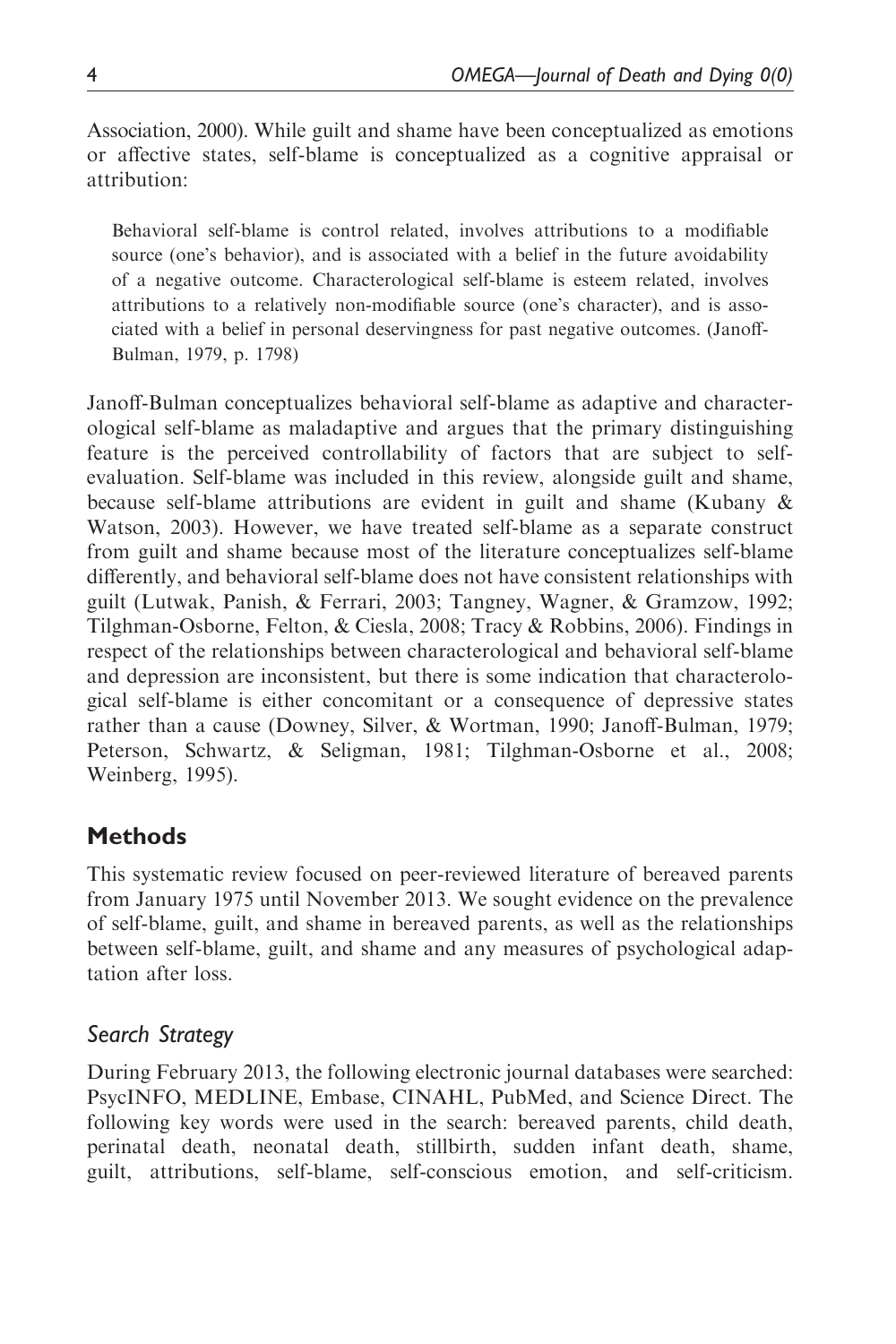Furthermore, all reference lists in relevant studies were manually searched. The search was repeated in November 2013, and no new studies met the review criteria.

# Study Eligibility

Studies were included in this systematic review if they met all of the following criteria:

- 1. The study sample consisted of male and/or female bereaved parents over the age of 18. Studies that focused solely on samples who had experienced early miscarriage or elective abortion were excluded because these groups may not necessarily consider themselves as bereaved parents, and there is some evidence that their grief reactions may differ significantly (Broen, Moum, Bodtker, & Ekeberg, 2004; Reagan, 2003). However, few studies focusing on stillbirth and early neonatal death had excluded miscarriage and/or late termination for fetal anomaly from their samples and these studies were included.
- 2. The study explicitly sought to understand self-blame and/or guilt and/or shame in the experience of bereaved parents. We did not restrict our criteria to any particular definition or operationalization of self-blame, guilt, or shame. Exploratory studies that did not expressly seek to understand selfblame, guilt, or shame yet reported them in their results were excluded because doing so would bias the review by not also including all exploratory studies that did not find evidence of self-blame, guilt, or shame (e.g., Adolfsson, Larsson, Wijma, & Bertero, 2004; Clyman, Green, Rowe, Mikkelsen, & Ataide, 1980; DeFrain, Martens, Stork, & Stork, 1990; DeFrain, Millspaugh, & Xie, 1996; Frost & Condon, 1996; Hsu, Tseng, Banks, & Kuo, 2004; Mandell, McAnulty, & Reece, 1980; Robinson, 2011; Samuelsson, Radestad, & Segesten, 2001; Smialek, 1978; Taub, 1996).
- 3. The study was in English.
- 4. The study clearly articulated their research design, methods, and outcomes, so that we would be able to appraise the methodology.
- 5. The study was published in or after January 1975 until November 2013.
- 6. The study has been published in a peer-reviewed journal.

Our initial combined search generated 1,321 results. After reviewing the study abstracts, 1,300 studies that did not meet the inclusion criteria were eliminated. The remaining 21 studies were checked for duplicates, which were removed, leaving 17 studies for which we retrieved the full text. After a manual search of references, two studies were added. A third study in press was also included for a total of 20 studies. Both authors independently reviewed these 20 studies and agreed on the inclusion of 17 studies but disagreed on the inclusion of the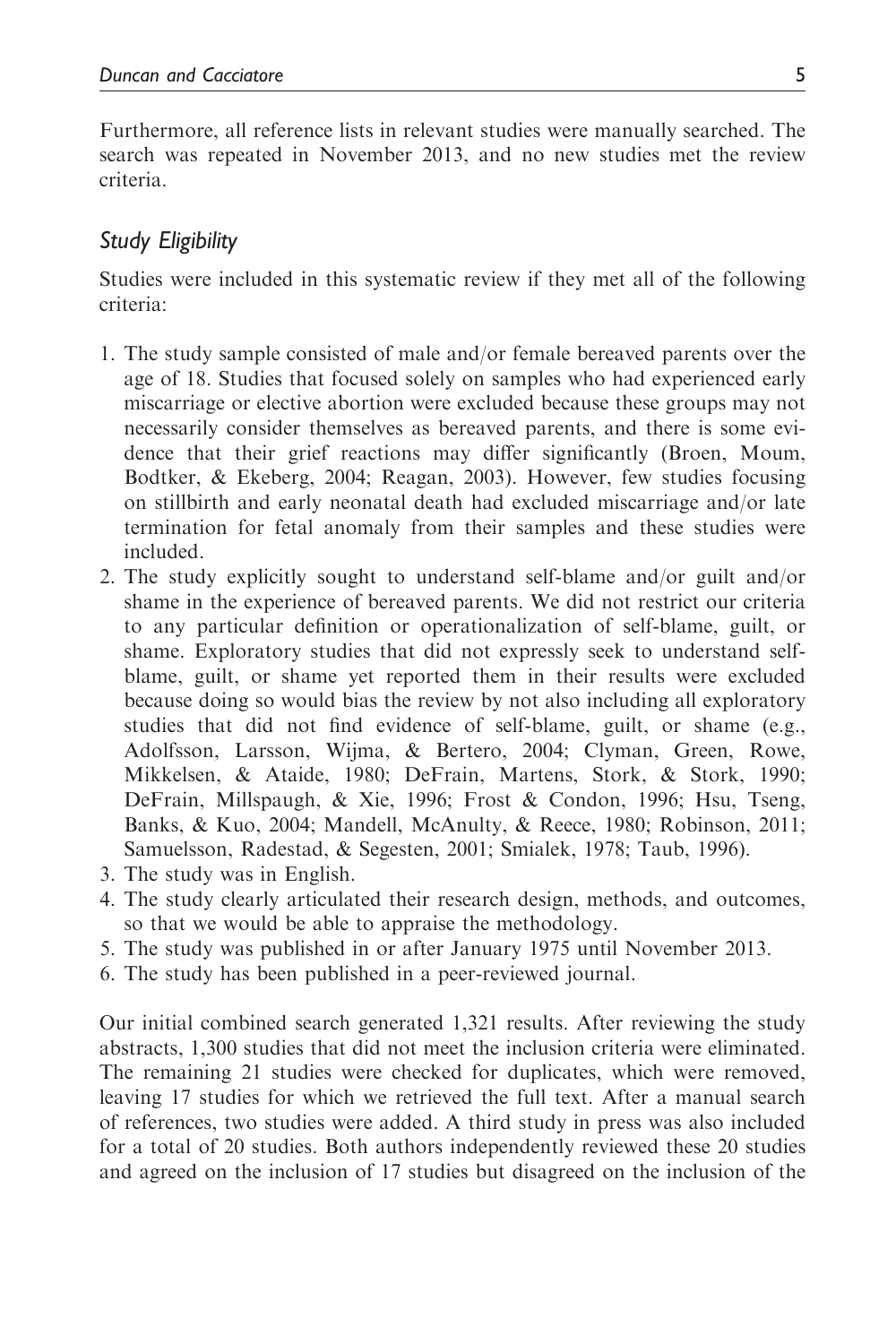18th study. Disagreement was resolved through discussion and resulted in the inclusion of the study. Two studies were excluded because one study did not clearly articulate their methodology (Hasui & Kitamaru, 2004), and one study assessed a variety of negative affects and cognitive schemata but did not report the results for self-blame, guilt, or shame specifically (Jind, Elklit, & Christiansen, 2010).

# Data Extraction

The remaining 18 studies were summarized according to their study populations, sampling techniques, recruitment methods (Tables 1 2), study designs, instruments, and major findings (Tables 3 4). We then completed appraisals of the studies and the strength of their evidence. Owing to the heterogeneity of the selected studies, we did not conduct a meta-analysis of the data.

# Results

Eighteen studies were included in the review. Fifteen studies were quantitative, two studies were qualitative, and one study used a mixed method approach.

# Appraisal of Sampling Techniques

Table 1 summarizes the qualitative studies. In Miles and Demi's (1983) study, participants were recruited from a seminar titled "coping with guilt," while the participants in De Tychey and Dollander's (2007) study were recruited through the researchers' psychotherapy practice. Neither of the studies included a discussion about how their recruitment methods may have impacted on their data collection or interpretation. In addition, demographic data, details pertinent to understanding both context and meaning making in respect of guilt in bereavement, were not collected by Miles and Demi. Both qualitative studies included bereaved parents with different types of loss and time since loss but did not discuss the relevance of these variables in their interpretation. Finally, all participants in De Tychey and Dollanders' study had been previously diagnosed with MDD. Guilt is one of the criteria for the diagnosis of MDD, a potential confound.

Table 2 summarizes the quantitative and mixed method studies. Twelve studies included both bereaved mothers and bereaved fathers, but only six of these studies completed a gender analysis of their results, finding significant differences between men and women. Only seven studies limited their sample to just one type of loss, yet the nature of a child's death may be very pertinent to experiences of self-blame, guilt, and shame (Broen et al., 2004). Only three studies compared the results for their bereaved parent participants with a nonbereaved control group or normed bereavement group. Self-blame, guilt, and shame seem to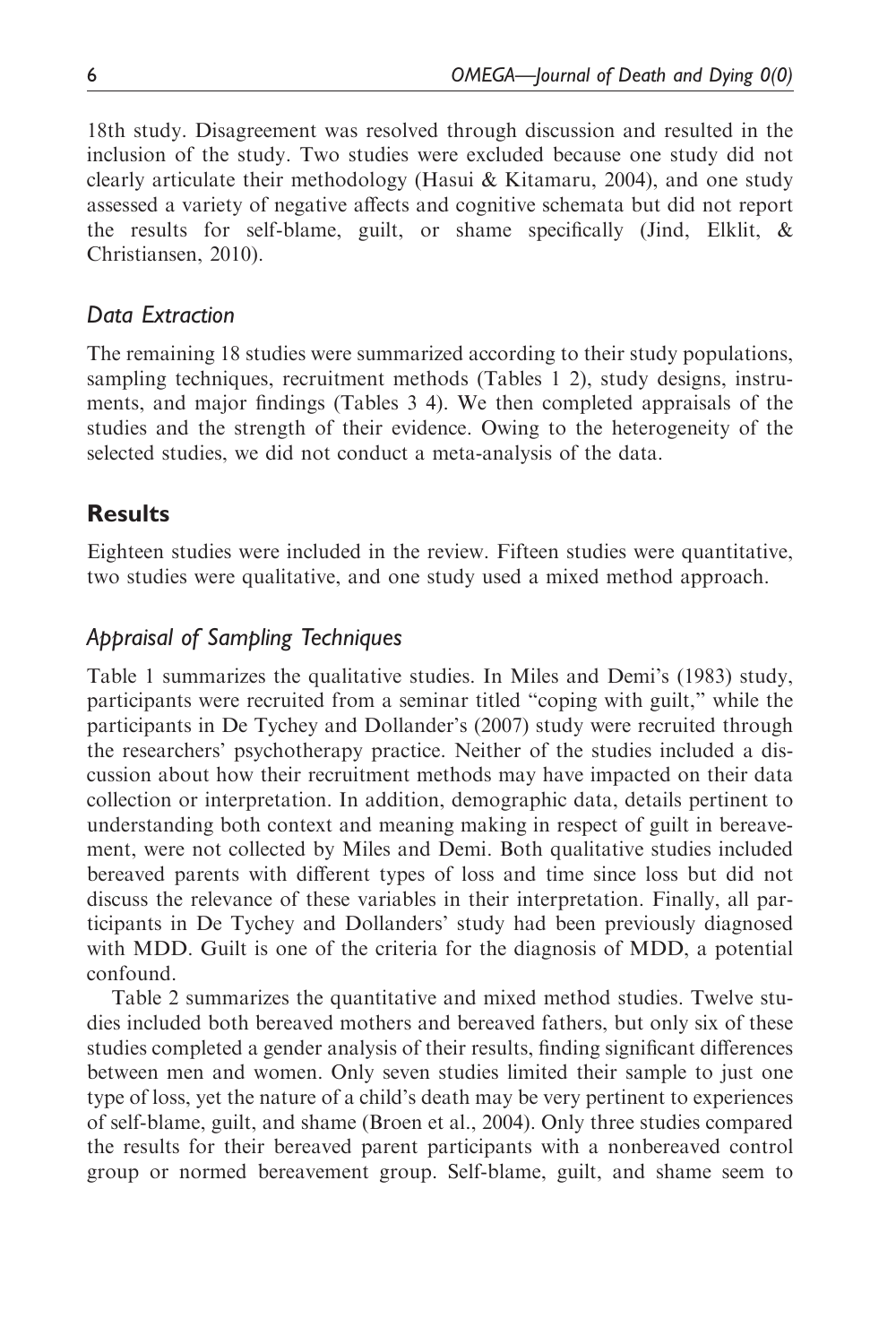| Study                                | Sample size                                                                          | Sampling<br>technique | Recruitment Response Attrition<br>method                        | rate                      | rate                      | Type of loss                                                  | Time since<br>loss   | Sex           | Country |
|--------------------------------------|--------------------------------------------------------------------------------------|-----------------------|-----------------------------------------------------------------|---------------------------|---------------------------|---------------------------------------------------------------|----------------------|---------------|---------|
| Demi (1983)<br>Miles and             |                                                                                      |                       | 28 parents Convenience Seminar about<br>"coping"<br>with guilt" | 46%                       | <u>b</u>                  | applicable recorded<br>$\frac{5}{2}$                          | recorded<br>)<br>2   | recorded<br>ž | ŠΩ      |
| and Dollander<br>De Tychey<br>(2007) | 10 "Resilient<br>mothers" and<br>IO "Mothers<br>with chronic<br>major<br>depression" | Criterion             | Psychotherapy<br>practice                                       | reported<br>$\frac{1}{2}$ | reported<br>$\frac{6}{2}$ | +21 years<br>Accident,<br>homicide,<br>suicide,<br>illness at | $16 - 120$<br>months | Female        | France  |

| ear.   |
|--------|
| ì      |
|        |
|        |
| ĺ      |
|        |
|        |
|        |
| l<br>ı |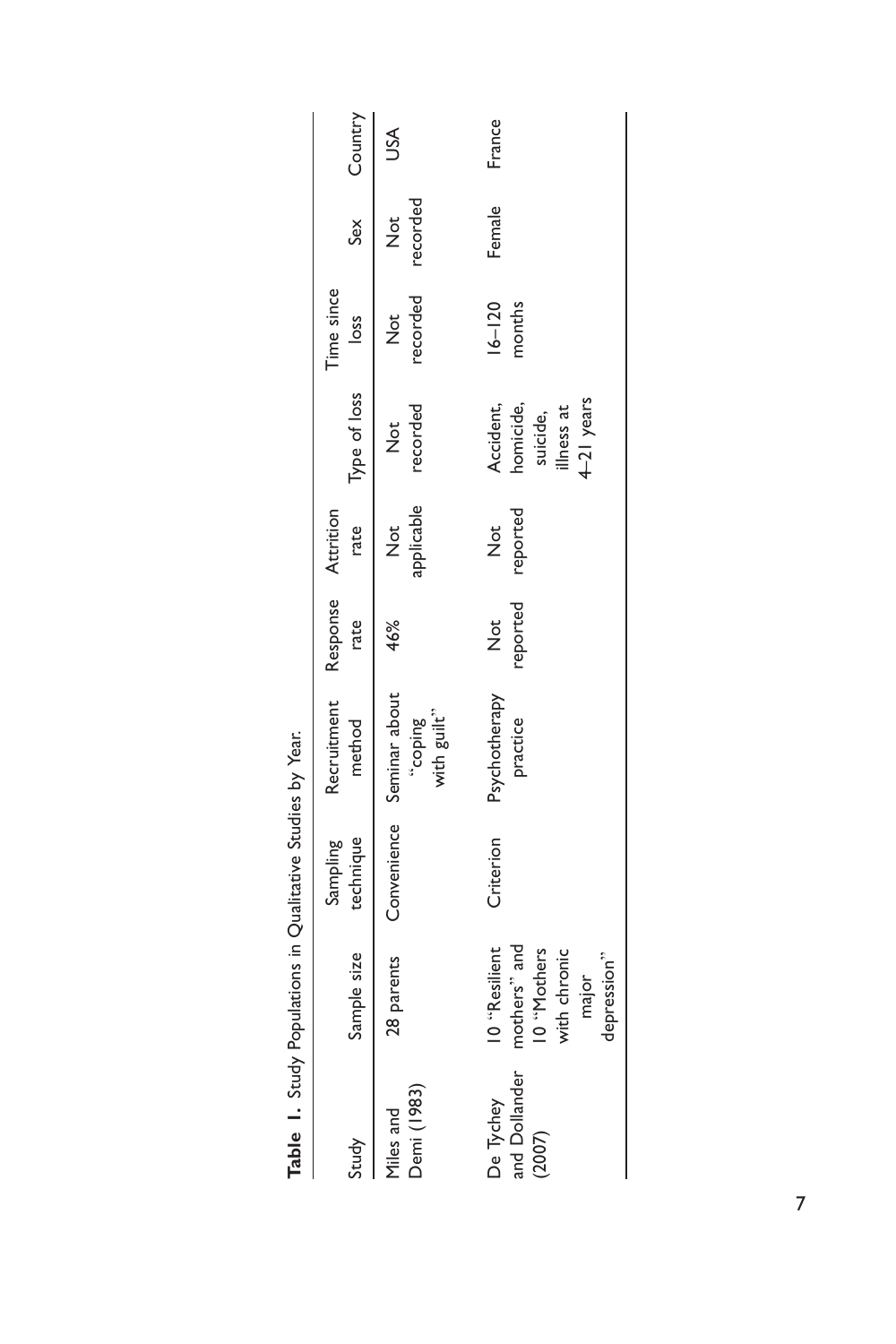| ionaisary -<br>1979<br>1979<br>1979<br>1979 |                                         |                                 |                                                                    |                           |                             |                                                                     |                           |                    |         |                                        |
|---------------------------------------------|-----------------------------------------|---------------------------------|--------------------------------------------------------------------|---------------------------|-----------------------------|---------------------------------------------------------------------|---------------------------|--------------------|---------|----------------------------------------|
|                                             |                                         | Sampling                        | Recruitment                                                        | Response                  |                             |                                                                     | Time since                |                    |         | Control                                |
| Study                                       | Sample size                             | technique                       | method                                                             | rate                      | Attrition rate              | Type of loss                                                        | loss                      | Sex                | Country | Group                                  |
| Lauer et al.<br>(1983)                      | 23 mothers<br>I7 fathers<br>and         | Criterion                       | Hospital records                                                   | 75%                       | applicable<br>$\frac{5}{2}$ | $3-19$ years<br>cancer at<br>Terminal                               | months<br>$3 - 28$        | Male and<br>female | ŠΜ      | $\frac{1}{2}$                          |
| Shanfield and<br>Swain (1984)               | 20 mothers<br>20 fathers<br>and         | Criterion                       | Mortality records                                                  | 53%                       | applicable<br>$\frac{5}{2}$ | Adult child<br>death due<br>to traffic<br>accident                  | 25.6 months<br>Average of | Male and<br>female | ŠΑ      | $\frac{1}{2}$                          |
| Hughes and<br>Lieberman<br>(1989)<br>Page-  | 51 parents                              | Convenience                     | for bereaved<br>Support<br>groups<br>parents                       | 33%                       | applicable<br>$\frac{5}{2}$ | Stillbirth or<br>neonatal<br>death                                  | months<br>$6 - 24$        | Male               | ŠΜ      | Compared<br>published<br>norms<br>with |
| Bohannon<br>(1990)                          | 33 couples                              | Convenience                     | for bereaved<br>Support<br>groups<br>parents                       | reported<br>$\breve{\Xi}$ | 30%                         | adult child death<br>neonatal death,<br>child death,<br>Stillbirth, | months<br>$2 - 60$        | Male and<br>female | Š       | necessary<br>Not                       |
| Downey et al.<br>(1990)                     | 98 mothers<br>26 fathers<br>and         | Criterion                       | examiner<br>records<br>Medical                                     | 61.20%                    | 45.70%                      | syndrome<br>Sudden<br>infant<br>death                               | 18 months<br>3 weeks-     | Male and<br>female | ŠΜ      | ż                                      |
| Hazzard et al.<br>(1992)                    | 26 mothers<br>19 fathers<br><b>Pure</b> | Convenience<br>criterion<br>pue | support group<br>bereavement<br>records<br>Hospital<br>$rac{1}{2}$ | reported<br>$\breve{\Xi}$ | applicable<br>$\frac{5}{2}$ | death and child death<br>under 17 years<br>Neonatal                 | months<br>$6 - 50$        | Male and<br>female | υsΑ     | Compared<br>published<br>norms<br>with |
|                                             |                                         |                                 |                                                                    |                           |                             |                                                                     |                           |                    |         | (continued)                            |

Table 2. Study Populations and Sampling Techniques in Quantitative and Mixed Method Studies by Year. co Table 2. Study Populations and Sampling Techniques in Quantitative and Mixed Method Studies by Year.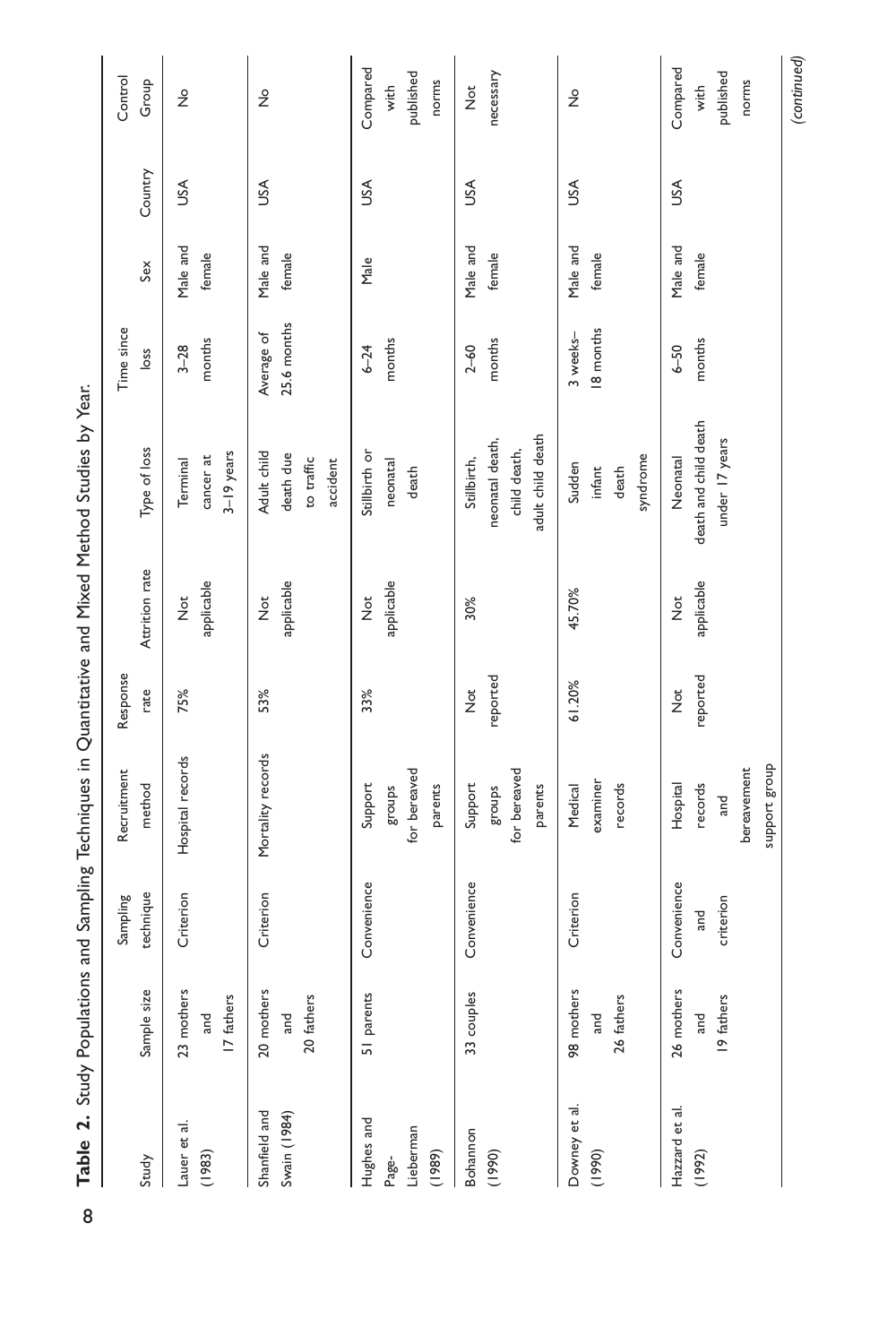| Table 2. (continued)     |                                                                |                       |                                                   |                           |                             |                                                                        |                         |                       |           |                                              |
|--------------------------|----------------------------------------------------------------|-----------------------|---------------------------------------------------|---------------------------|-----------------------------|------------------------------------------------------------------------|-------------------------|-----------------------|-----------|----------------------------------------------|
| Study                    | Sample size                                                    | technique<br>Sampling | Recruitment<br>method                             | Response<br>rate          | Attrition rate              | Type of loss                                                           | Time since<br>loss      | Sex                   | Country   | Control<br>Group                             |
| Ostfeld et al.<br>(1993) | 38 parents                                                     | Criterion             | Autopsy<br>records                                | 44%                       | applicable<br>$\frac{5}{2}$ | death syndrome<br>Sudden infant                                        | 6 months                | Female                | ŠΜ        | $\frac{1}{2}$                                |
| Seguin et al.<br>(1995)  | 30 survivors<br>30 suicide<br>survivors<br>accidents<br>of car | Criterion             | Coroner's<br>records                              | reported<br>$\frac{5}{2}$ | 30%                         | at 18-35 years<br>car accidents<br>Suicide and                         | months<br>$\frac{1}{2}$ | Male and<br>female    | Canada    | $\frac{1}{2}$                                |
| Lang et al.<br>(1996)    | nonbereaved<br>31 bereaved<br>couples 36<br>couples            | Criterion             | Hospital<br>records                               | 13%                       | 46%                         | Stillbirth and neo-<br>natal death                                     | months<br>$24 - 48$     | Male and<br>female    | Canada    | Control group<br>nonbereaved<br>couples<br>Ⴆ |
| Schwab (1996)            | 35 couples                                                     | Convenience           | Bereavement<br>group and<br>obituaries<br>support | $\frac{8}{6}$             | applicable<br>$\breve{\Xi}$ | Various causes of<br>death at 0 to 40<br>years                         | months<br>$\frac{8}{1}$ | Male and<br>female    | ŠΜ        | Not necessary                                |
| Jind (2003)              | 65 parents                                                     | Criterion             | hospitals<br>Danish                               | reported<br>$\breve{\Xi}$ | 30%                         | Late abortion, still-<br>birth, infant death                           | weeks<br>$-61$          | female<br>Male<br>and | Denmark   | ż                                            |
| Barr (2004)              | 80 mothers<br>69 fathers                                       | Criterion             | Hospital<br>records                               | 44%                       | 6%                          | mination due to fetal<br>neonatal loss, ter-<br>Stillbirth,<br>anomaly | months<br>$\frac{1}{2}$ | female<br>Male<br>and | Australia | Not necessary                                |
|                          |                                                                |                       |                                                   |                           |                             |                                                                        |                         |                       |           | (continued)                                  |

9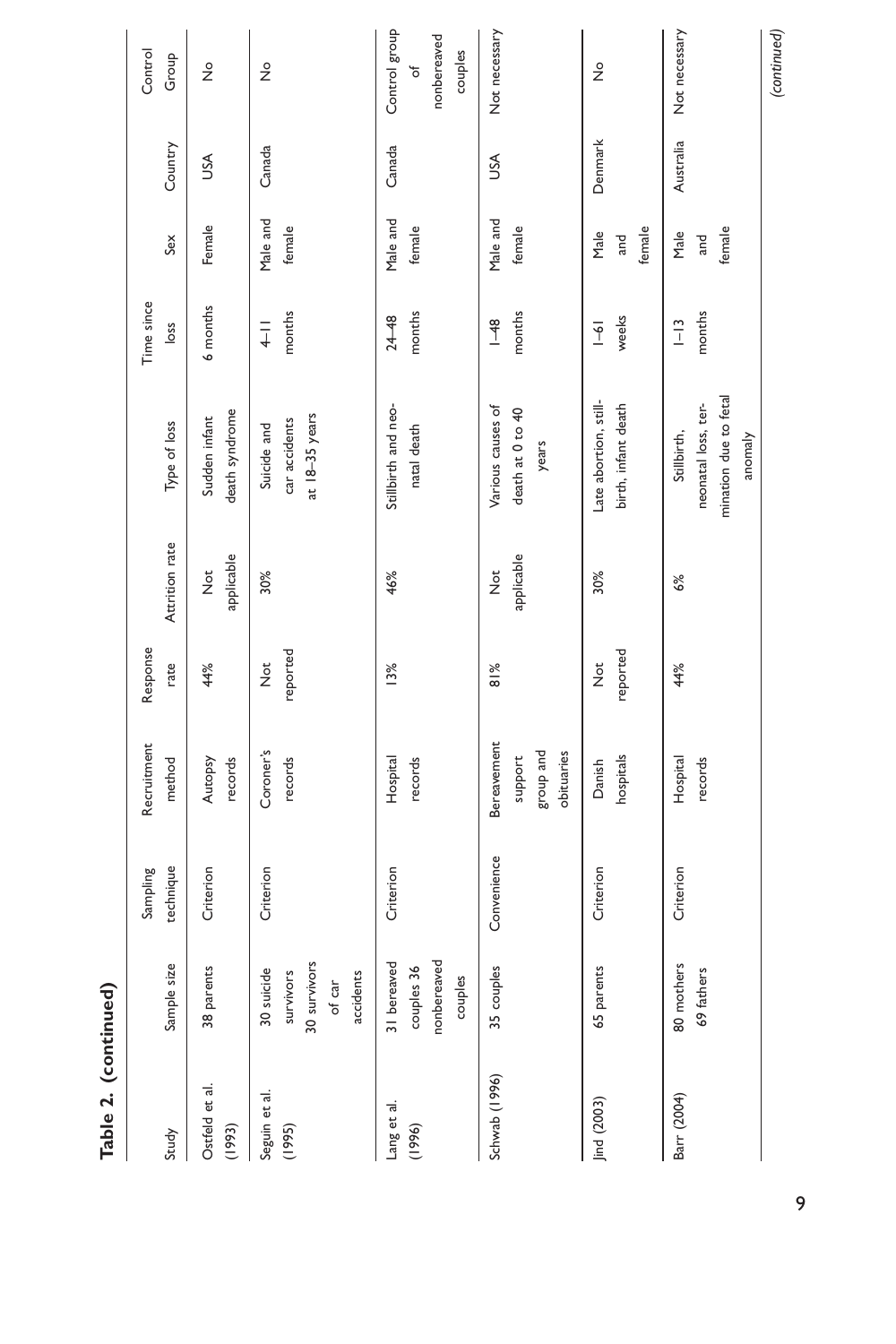|                   |                         | Sampling    | Recruitment                                 | Response      |                |                                | Time since    |                    |         | Control       |
|-------------------|-------------------------|-------------|---------------------------------------------|---------------|----------------|--------------------------------|---------------|--------------------|---------|---------------|
| Study             | Sample size             | technique   | method                                      | rate          | Attrition rate | Type of loss                   | Ioss          | Sex                | Country | Group         |
| Surkan et al.     | 317                     | Criterion   | Cause of                                    | 80%           | $\frac{5}{2}$  | Death of child under           | $\frac{1}{2}$ | Male               | Sweden  | $\frac{1}{2}$ |
| (2006)            | nondepressed<br>parents |             | and Cancer<br>Register<br>Register<br>Death |               | applicable     | I7 years, due to<br>malignancy | reported      | female<br>and      |         |               |
| Barr and          | 44   parents            | Convenience | Online                                      | or<br>Z       | 28%            | Miscarriage,                   | $0 - 343$     | Female             | USA     | $\frac{1}{2}$ |
| Cacciatore        |                         |             | survey                                      | reported      |                | stillbirth, neonatal           | months        |                    |         |               |
| (2007)            |                         |             |                                             |               |                | death, infant or child         |               |                    |         |               |
|                   |                         |             |                                             |               |                | death                          |               |                    |         |               |
| Barr (2012)       | 63 couples              | Criterion   | Hospital                                    | 40%           | 7%             | Still birth,                   | $\frac{1}{1}$ | Male and Australia |         | $\frac{5}{2}$ |
|                   |                         |             | records                                     |               |                | neonatal                       | months.       | female             |         | necessary     |
|                   |                         |             |                                             |               |                | death                          |               |                    |         |               |
| Cacciatore et al. | 2,232                   | Convenience | Online                                      | $\frac{5}{2}$ | 17.60%         | Stillbirth                     | "Within       | Female             | USA     | $\frac{1}{2}$ |
| (2013)            |                         |             | survey                                      | reported      |                |                                | about         |                    |         |               |
|                   |                         |             |                                             |               |                |                                | 3 years"      |                    |         |               |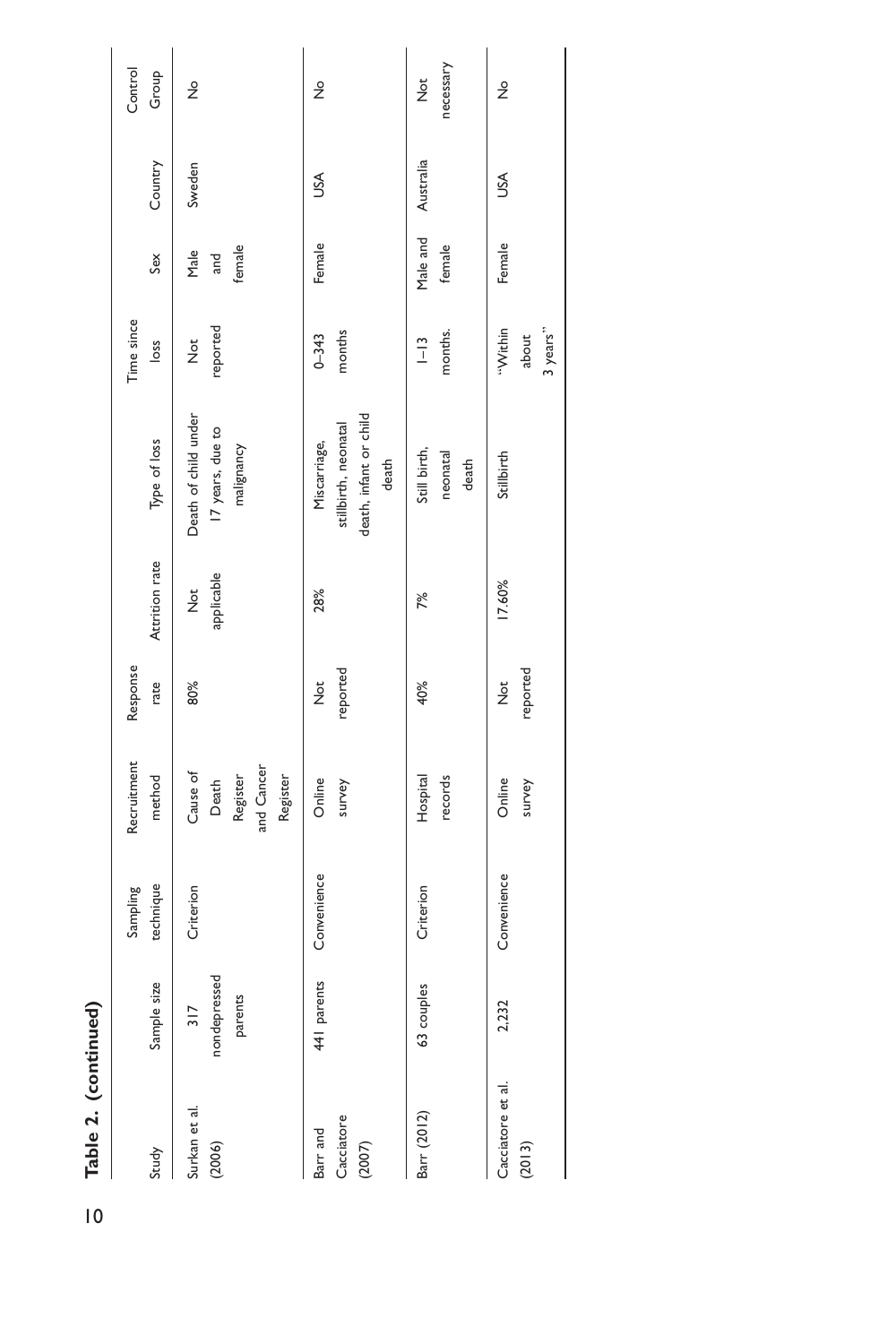| Study                                | Design                                                                      | focus<br>Study | Instruments                                     | demographics<br>Context and<br>discussed | Gender<br>analysis          | Researcher<br>reflexivity | description<br><b>Thick</b> | Major findings                                                                                                                                                                                                                                                                                                                     |
|--------------------------------------|-----------------------------------------------------------------------------|----------------|-------------------------------------------------|------------------------------------------|-----------------------------|---------------------------|-----------------------------|------------------------------------------------------------------------------------------------------------------------------------------------------------------------------------------------------------------------------------------------------------------------------------------------------------------------------------|
| Demi (1983)<br>Miles and             | Content<br>analysis                                                         | Guilt          | Questionnaire                                   | $\frac{1}{2}$                            | $\frac{1}{2}$               | $\frac{1}{2}$             | ž                           | 57% identified guilt as<br>Most common types of<br>most distressing feeling.<br>sharing, religion, keeping<br>guilt were death causation<br>guilt, cultural role guilt,<br>Strategies for mitigating<br>guilt were rationalizing,<br>reading/writing,<br>biding time, avoiding, and<br>and grief guilt.<br>forgiving self<br>busy, |
| De Tychey and<br>Dollander<br>(2007) | and prospective<br>comparison of<br>retrospective<br>Qualitative<br>cohorts |                | Guilt Rorschach test<br>Structured<br>interview | $\frac{1}{2}$                            | applicable<br>$\frac{5}{2}$ | $\frac{1}{2}$             | $\frac{1}{2}$               | feelings of guilt at onset of<br>also demonstrated strong<br>mourning. By the end of<br>to have resolved their<br>All MCMD experienced<br>persistent guilt. All RM<br>therapy, all RM appeared<br>guilt                                                                                                                            |

Table 3. Methodologies and Instruments in Qualitative Studies by Year. Table 3. Methodologies and Instruments in Qualitative Studies by Year.

Abbreviations: MCMD, mothers with chronic major depression; RM, resilient mothers. Abbreviations: MCMD, mothers with chronic major depression; RM,resilient mothers.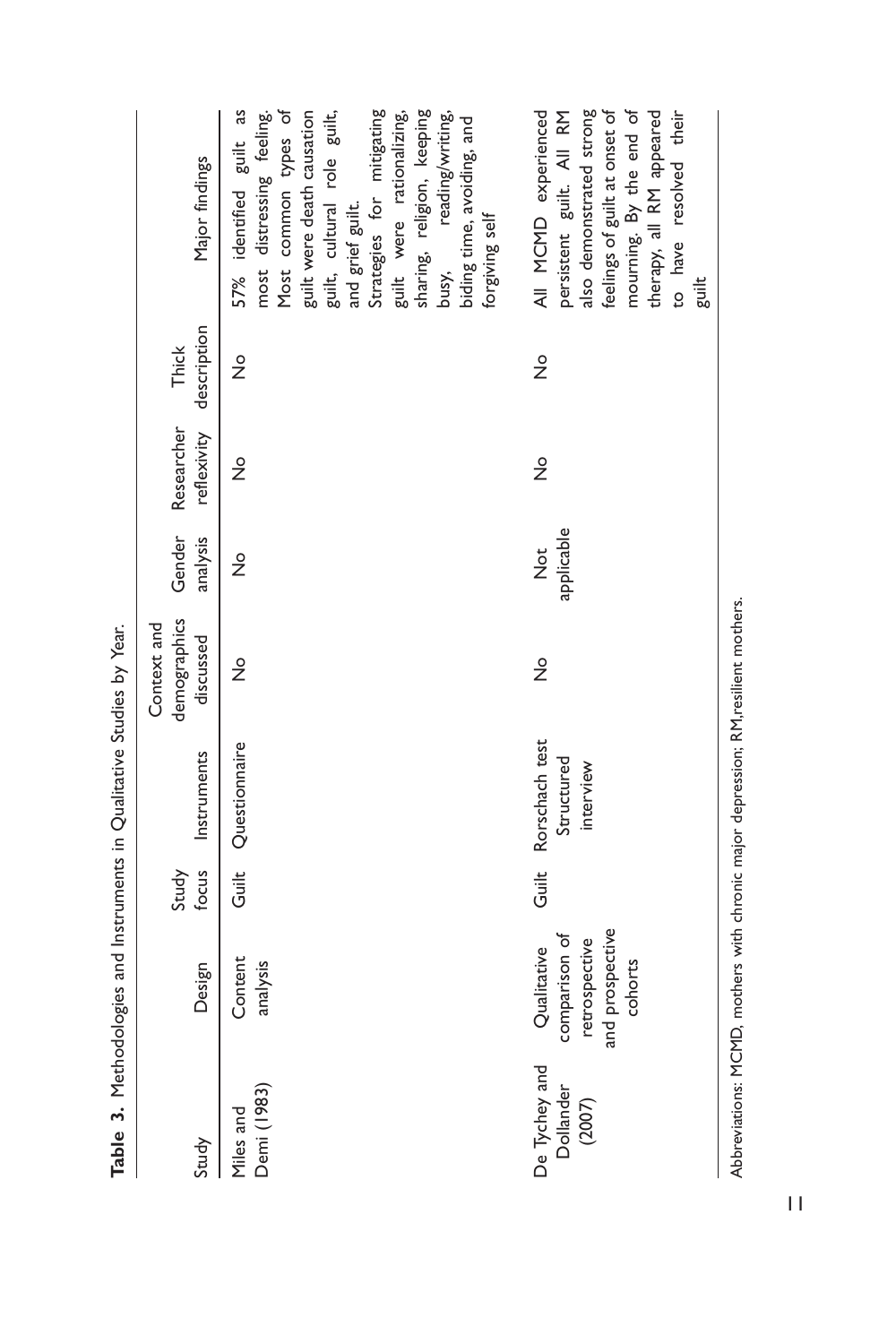diminish over time, but only six studies included an analysis of the effects of time since loss (Barr, 2004, 2012; Downey et al., 1990; Jind, 2003; Ostfeld, Ryan, Hiatt, & Heygi, 1993; Seguin, Lesage, & Kiely, 1995). None of the quantitative studies reported power calculations for sample sizes, and three studies had very small samples considering the multiple variables in the analyses (Hazzard, Weston, & Gutterres, 1992; Lauer, Mulhern, Wallskog, & Camitta, 1983; Shanfield & Swain, 1984).

Ten of the quantitative studies were conducted in the United States. Only six studies reported the ethnicity of their participants, and five of these had predominantly White participants (Barr, 2004, 2012; Barr & Cacciatore, 2007; Cacciatore, Froen, & Killian, in press; Jind, 2003). Four studies reported that their samples were limited to English-speaking participants (Barr, 2004, 2012; Barr & Cacciatore, 2007; Downey et al., 1990), and nine other studies conducted in the United States were probably also with English-speaking populations, though they did not report on the language of their sample. Only four studies reported the socioeconomic status of their participants (Downey et al., 1990; Hazzard et al., 1992; Hughes & Page-Lieberman, 1989; Seguin et al., 1995). Ten studies reported the education levels of their participants, and all except for one, had highly educated samples. Guilt and shame are sociocultural phenomena (Brown, 2006; Scheff, 2012), but most of the studies included in this review did not discuss the relationships between gender, socioeconomic, and cultural factors and self-blame, guilt, and shame.

All studies were subject to potential participant biases that may be particularly relevant to social emotions like guilt and shame. The behavioral inclination in shame is to cover up or hide (Tangney  $&$  Salovey, 1999), so it is possible that participants either experienced less shame or had developed more shame resilience than the nonresponders. Guilt, on the other hand, is expected to positively predict prosocial behavior that may increase a person's willingness to participate in a research study. Only two of the studies reported differences between the characteristics of responders and nonresponders (Downey et al., 1990; Lang, Gottlieb, & Amsel, 1996).

## Appraisal of Methodology and Measures

Table 3 summarizes the qualitative studies. The qualitative approach is best suited for exploring subjective meanings and providing a "thick description" of actions, interactions, and social processes in local contexts (Popay, Rogers, & Williams, 1998). Miles and Demi (1983) and De Tychey and Dollander (2007) did not provide a thick description of their results, nor did they discuss context or the researcher–participant relationship. These omissions reduce the transferability of their findings (Popay et al., 1998, p. 347). Miles and Demi's preestablished system of codes may have made the findings more susceptible to interpretation bias. De Tychey and Dollander appear to have begun with a quantitative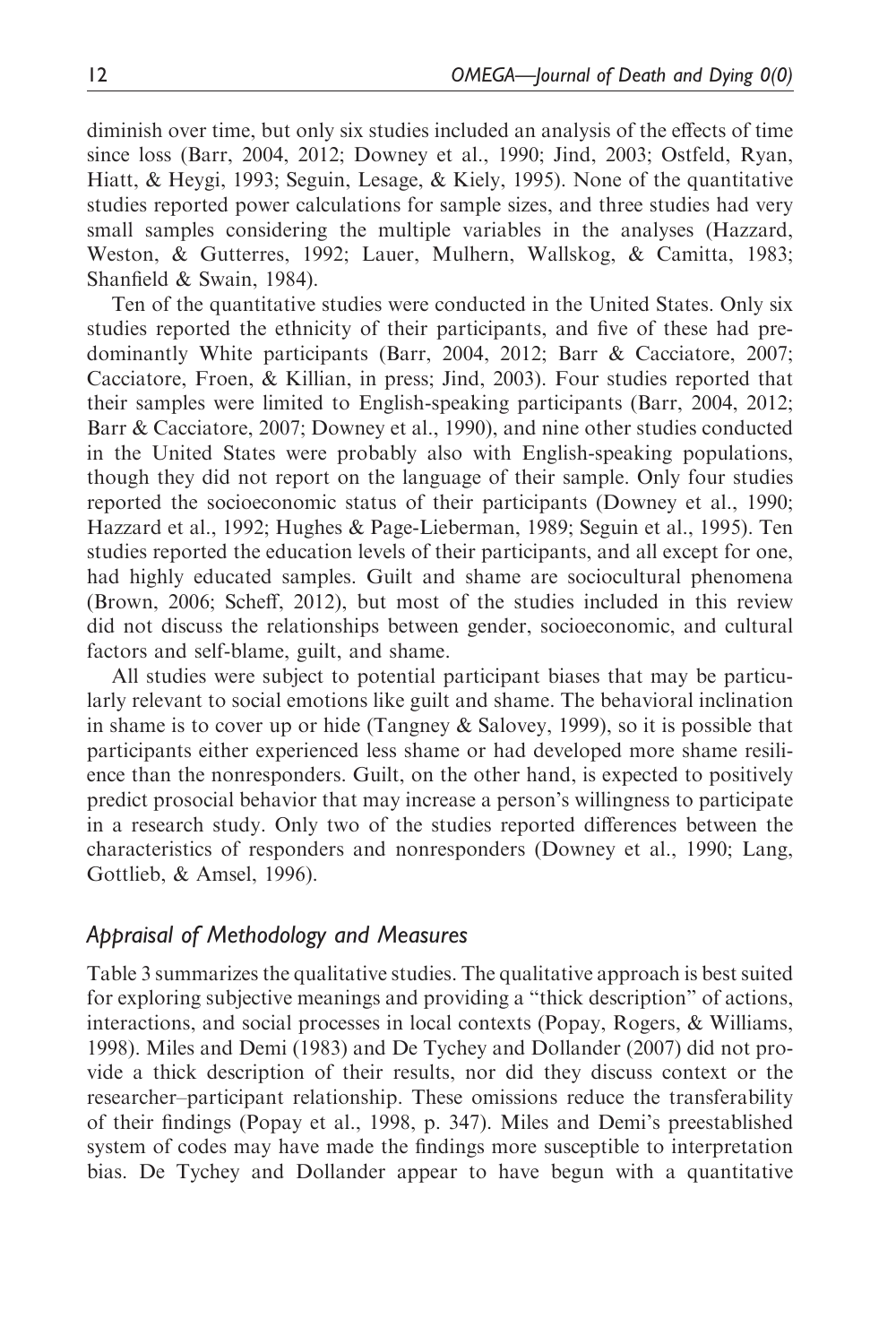approach and switched to a qualitative content analysis when the researchers realized the data lacked statistical power. It is also unclear how De Tychey and Dollander transformed their data, and the study utilized the Rorschach test, a controversial assessment instrument (Garb, Wood, Lilienfeld, & Nezworski, 2005; Garb, Wood, Nezworski, Grove, & Stejskal, 2001; Hiller, Rosenthal, Bornstein, Berry, & Brunell-Neuleib, 1999; Parker, Hanson, & Hunsley, 1988).

Table 4 summarizes the mixed method study and quantitative studies. In Hughes and Page-Lieberman's (1989) study, guilt is assessed retrospectively and may be skewed by memory bias. Findings concluded that 57% of the participants expressed guilt, but it is not clear how the results of the GEI and structured interview were combined to arrive at that figure.

A wide range of instruments was used in the quantitative studies. Twelve of the quantitative studies used instruments not tested for validity for measuring selfblame, guilt, or shame. The GEI (Sanders et al., 1985) and BEQ (Demi & Schroeder, 1987) include items for guilt, while the Grief Experience Questionnaire (GEQ; Barrett & Scott, 1990) includes items for shame. The GEI has been validated (Schwab, 1996), but validation of the GEQ and BEQ has not been reported. However, these scales were all developed for measuring grief rather than guilt or shame specifically (Tomita & Kitamura, 2002), and the Cronbach's alpha coefficient for GEI guilt is .57 (Bohannon, 1990). Only three studies used instruments specifically operationalized for measuring guilt and shame (Barr, 2004, 2012; Barr & Cacciatore, 2007). The Personal Feelings Questionnaire (PFQ-2; Harder & Lewis, 1987) measures chronic shame and guilt, while the Test of Self-Conscious Affect (TOSCA-2; Tangney, Wagner, & Gramzow, 1989) measures situational shame and guilt (Barr, 2004, 2012). The Interpersonal Guilt Questionnaire (IGQ; O'Connor et al., 1997) measures maladaptive guilt.

The TOSCA has been critiqued for presuming that the way that people respond to fictitious scenarios reflects how they respond in real life. The PFQ and TOSCA Shame Scales may be less valid for bereaved parents because domains of shame such as stigma, unwanted identity, and gender role stress, which may be especially relevant in this population, are not addressed. Concerns with the PFQ-2 Guilt subscale specifically include strong correlations with the PFQ-2 Shame subscale (Andrews, 1998), short test–retest time frames (Andrews, 1998; Rizvi, 2010), and the presumption that participants have a sophisticated vocabulary and can differentiate between the various adjectives listed. It also does not assess how long the respondents have been feeling guilt and shame. The TOSCA Guilt subscale has been criticized because of low internal consistency, poor correlation with other guilt measures, potential confounding of guilt with moral standards, and that it measures only adaptive guilt and not maladaptive forms of guilt (Andrews, 1998; Barr, 2012; Luyten, Fontaine, & Corveleyn, 2002; Rizvi, 2010). Despite these problems, the shame subscales for the TOSCA-2 and PFQ-2 may be more sensitized instruments for measuring shame than those used in the other quantitative studies.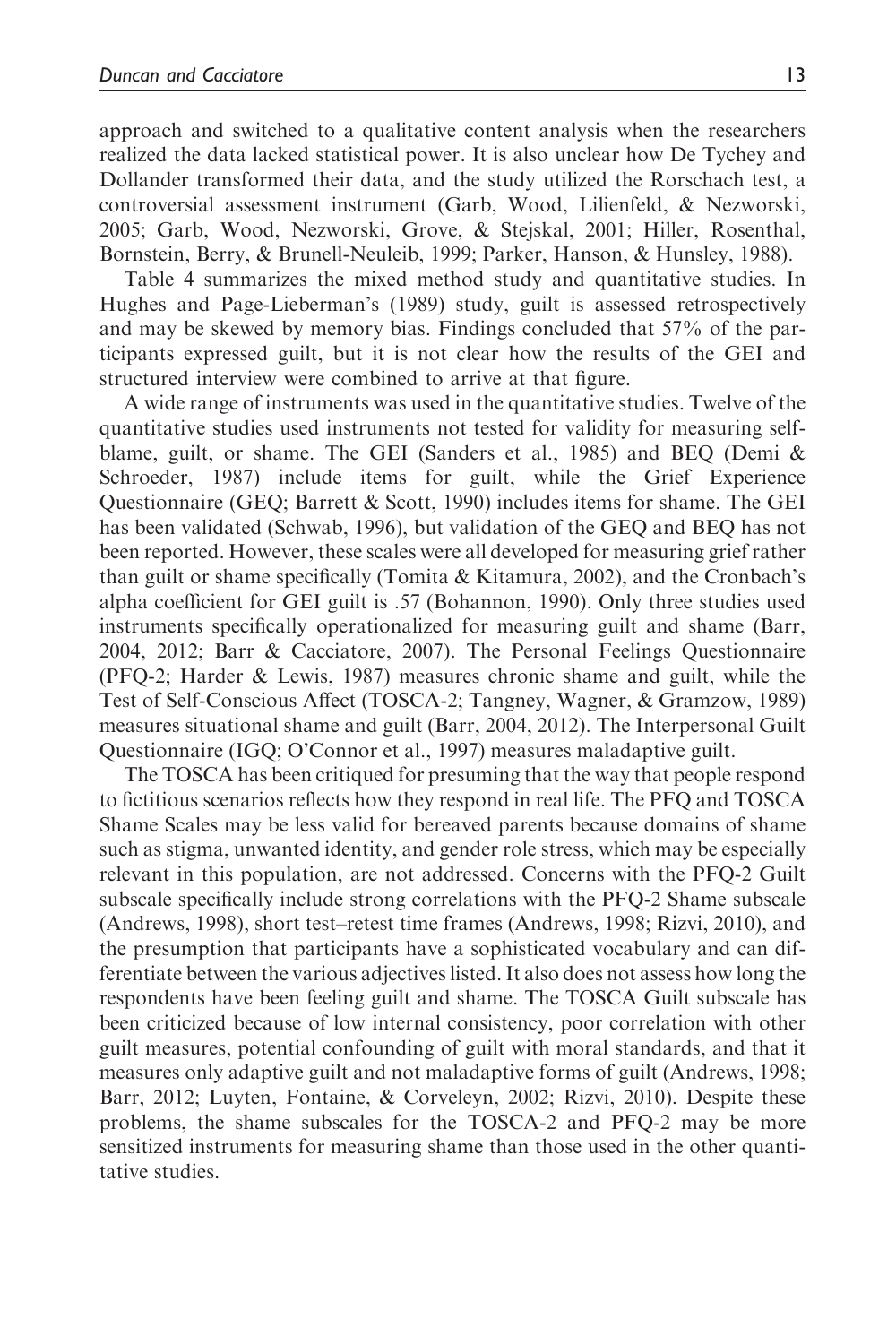| Table 4. Methodologies and Instruments in Quantitative and Mixed Method Studies by Year. |                                         |                          |                                                           |                                   |                             |                                                                                                                                                                                                                            |
|------------------------------------------------------------------------------------------|-----------------------------------------|--------------------------|-----------------------------------------------------------|-----------------------------------|-----------------------------|----------------------------------------------------------------------------------------------------------------------------------------------------------------------------------------------------------------------------|
| Study                                                                                    | Design                                  | Study focus              | Instruments                                               | Instruments<br>validated          | analysis<br>Gender          | Major findings                                                                                                                                                                                                             |
| Lauer et al.<br>(1983)                                                                   | Cross-sectional                         | Guilt                    | Likert scale<br>Structured<br>interview                   | ż<br>$\frac{1}{2}$                | ż                           | increased for parents whose children<br>to bring their children home but<br>stayed in hospital. This pattern<br>Guilt decreased for parents who chose<br>remained in effect at I year postloss                             |
| Shanfield and<br>Swain (1984)                                                            | Cross-sectional<br>correlational        | Guilt                    | Questionnaire<br><b>OG-7DS</b><br>$\overline{\mathsf{B}}$ | Yes<br>Yes<br>$\frac{1}{2}$       | ž                           | 42.5% reported feeling guilt. An ambiva-<br>lent relationship with the deceased<br>child predicted more guilt                                                                                                              |
| Page-Lieberman<br>Hughes and<br>(1989)                                                   | Retrospective<br>exploratory            | Guilt                    | Questionnaire<br>可                                        | $\frac{\circ}{\mathsf{Z}}$<br>Yes | applicable<br>$\frac{5}{2}$ | months postloss, fathers reported<br>57% reported feeling guilt. At 12<br>more guilt                                                                                                                                       |
| Bohannon (1990)                                                                          | correlational<br>Longitudinal<br>cohort | Guilt                    | questionnaire<br>Marriage<br>GEI                          | $\frac{1}{2}$<br>Yes              | уeз                         | Mothers' guilt was related to negative<br>lower than fathers' guilt scores, and<br>Mothers' guilt scores were slightly<br>guilt declined significantly in both<br>feelings about the marriage postloss<br>sexes over time. |
| Downey et al.<br>(1990)                                                                  | correlational<br>Longitudinal           | Attributions<br>of blame | Structured<br>interviews<br>SCL-90-R<br>$A1-A7$           | ż<br>$\frac{\circ}{Z}$<br>Yes     | $\frac{1}{2}$               | associated with higher distress, but<br>none of the attributions predicted dis-<br>tress at 18 months. Mothers were<br>Attributing blame to self or others was<br>more likely to blame themselves and be                   |
|                                                                                          |                                         |                          |                                                           |                                   |                             | (continued)                                                                                                                                                                                                                |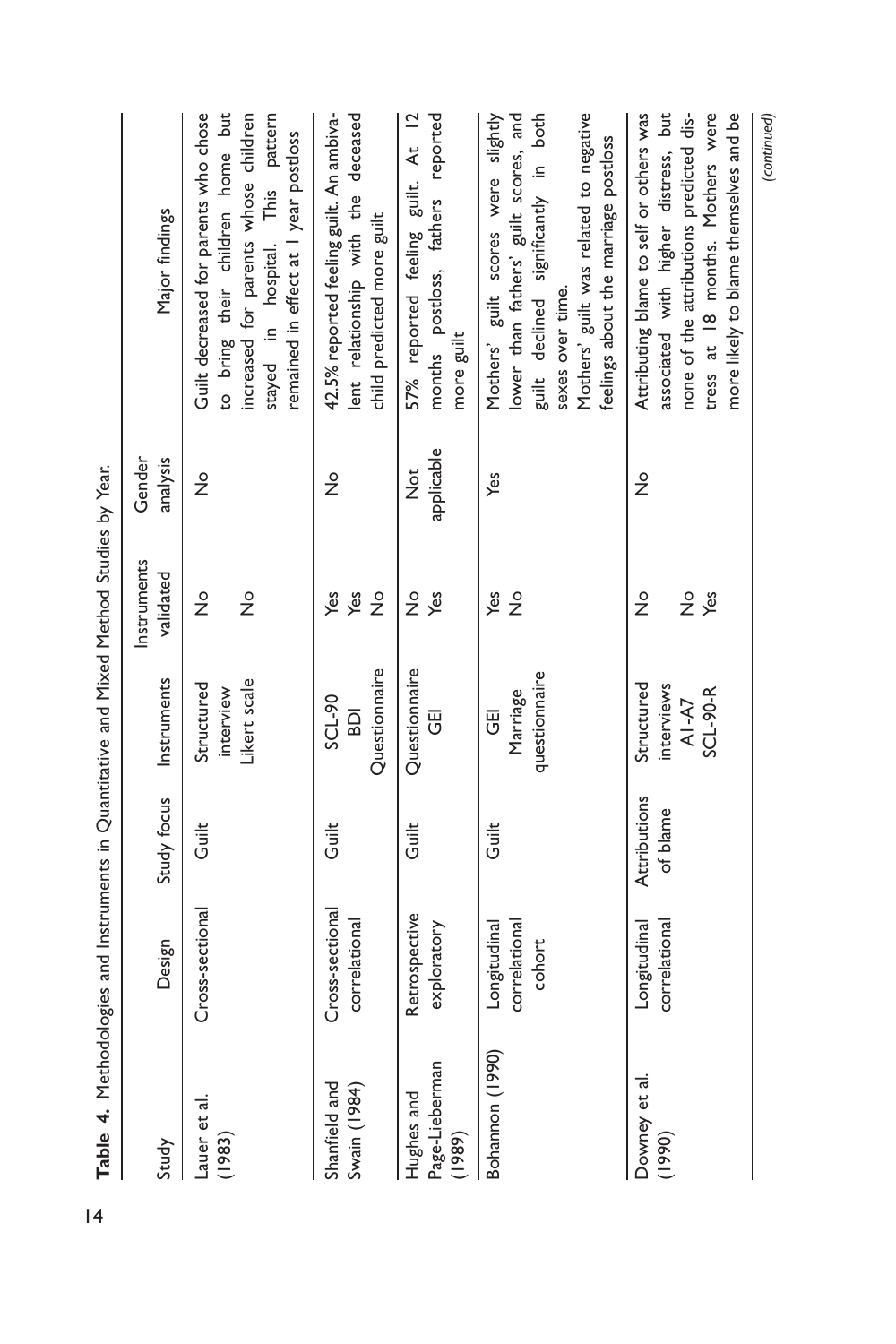| Table 4. (continued)     |                                  |                         |                                                                 |                                                                                   |                             |                                                                                                                                                                                                           |
|--------------------------|----------------------------------|-------------------------|-----------------------------------------------------------------|-----------------------------------------------------------------------------------|-----------------------------|-----------------------------------------------------------------------------------------------------------------------------------------------------------------------------------------------------------|
| Study                    | Design                           |                         | Study focus Instruments                                         | Instruments<br>validated                                                          | Gender<br>analysis          | Major findings                                                                                                                                                                                            |
|                          |                                  |                         |                                                                 |                                                                                   |                             | to be symptom of distress, rather than<br>distressed. Attributing blame appeared<br>cause of distress                                                                                                     |
| Hazzard et al.<br>(1992) | Cross-sectional<br>correlational | Self-blame<br>and guilt | Questionnaire<br>田<br>じ                                         | Yes<br>$\frac{1}{2}$                                                              | Yes                         | child's sex, type of death, less involve-<br>ment during child's hospitalization,<br>greater numbers of stressful events<br>since child's death, and more self-blame<br>Guilt was related to the deceased |
| Ostfeld et al.<br>(1993) | Cross-sectional                  | Guilt                   | Questionnaire<br>NJSRC Parent                                   | ž                                                                                 | applicable<br>$\frac{5}{2}$ | however, guilt increased in importance<br>Mothers' guilt decreased over time,<br>relative to other symptoms of grief                                                                                      |
| Seguin et al.<br>(1995)  | Longitudinal<br>cohort           | Shame                   | SCL-90-R<br>Faces III<br><b>HRLEI</b><br>GRS<br>GEQ<br>TBS<br>읾 | ی<br>فر <u>ح</u><br>yes<br>$\frac{1}{2}$<br>$\frac{1}{2}$<br>$\frac{1}{2}$<br>yes | ž                           | Parents whose children died by suicide<br>reported more shame                                                                                                                                             |

(continued)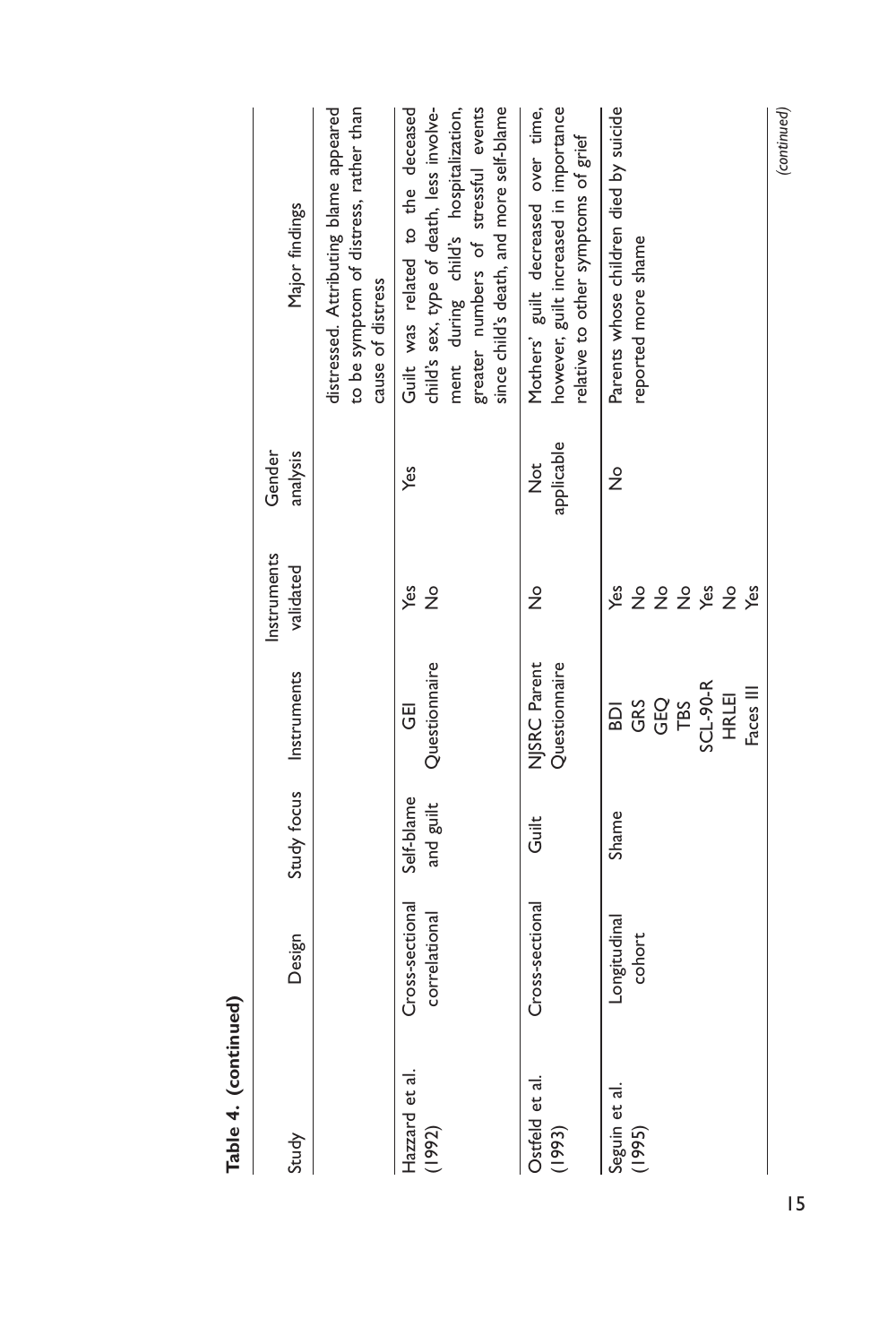| Table 4. (continued) |                               |                          |                              |                                                 |                    |                                                                                                                                                                                                                                                                                                                                                                                                                   |
|----------------------|-------------------------------|--------------------------|------------------------------|-------------------------------------------------|--------------------|-------------------------------------------------------------------------------------------------------------------------------------------------------------------------------------------------------------------------------------------------------------------------------------------------------------------------------------------------------------------------------------------------------------------|
| Study                | Design                        | Study focus              | Instruments                  | Instruments<br>validated                        | analysis<br>Gender | Major findings                                                                                                                                                                                                                                                                                                                                                                                                    |
| Lang et al. (1996)   | Longitudinal<br>cohort        | Guilt                    | BEQ<br>MSPQ<br>PAIR          | $\frac{1}{2}$<br>$\frac{1}{2}$<br>$\frac{1}{2}$ | Yes                | Bereaved fathers reported less guilt<br>guilt<br>Parents reported more guilt if follow-<br>of a significant anniversary. Mothers<br>tions with husbands and who rated<br>up interview took place within a month<br>their sexual intimacy high reported<br>reduced over time in both sexes.<br>who felt they could share their emo-<br>than bereaved mothers, and<br>less guilt                                    |
| Schwab (1996)        | Cross-sectional               | Guilt                    | この<br>この                     | Yes                                             | Yes                | cantly higher mean scores for guilt<br>Bereaved mothers reported signifi-<br>than bereaved fathers                                                                                                                                                                                                                                                                                                                |
| Jind (2003)          | Longitudinal<br>correlational | Attributions<br>of blame | TSC-33<br>$AI-A7$<br>O<br>HT | $\frac{1}{2}$<br>$\frac{1}{2}$<br>Yes           | $\frac{1}{2}$      | frequent characterological self-blame<br>Behavioral and characterological self-<br>Behavioral and characterological self-<br>with posttraumatic symptomology, but<br>blame reduced over time, but behav-<br>blame both had significant correlations<br>At 1-14 weeks postloss, 27% reported<br>and 42% reported frequent behavioral<br>self-blame in the previous week.<br>ioral self-blame reduced more quickly. |
|                      |                               |                          |                              |                                                 |                    | (continued)                                                                                                                                                                                                                                                                                                                                                                                                       |

16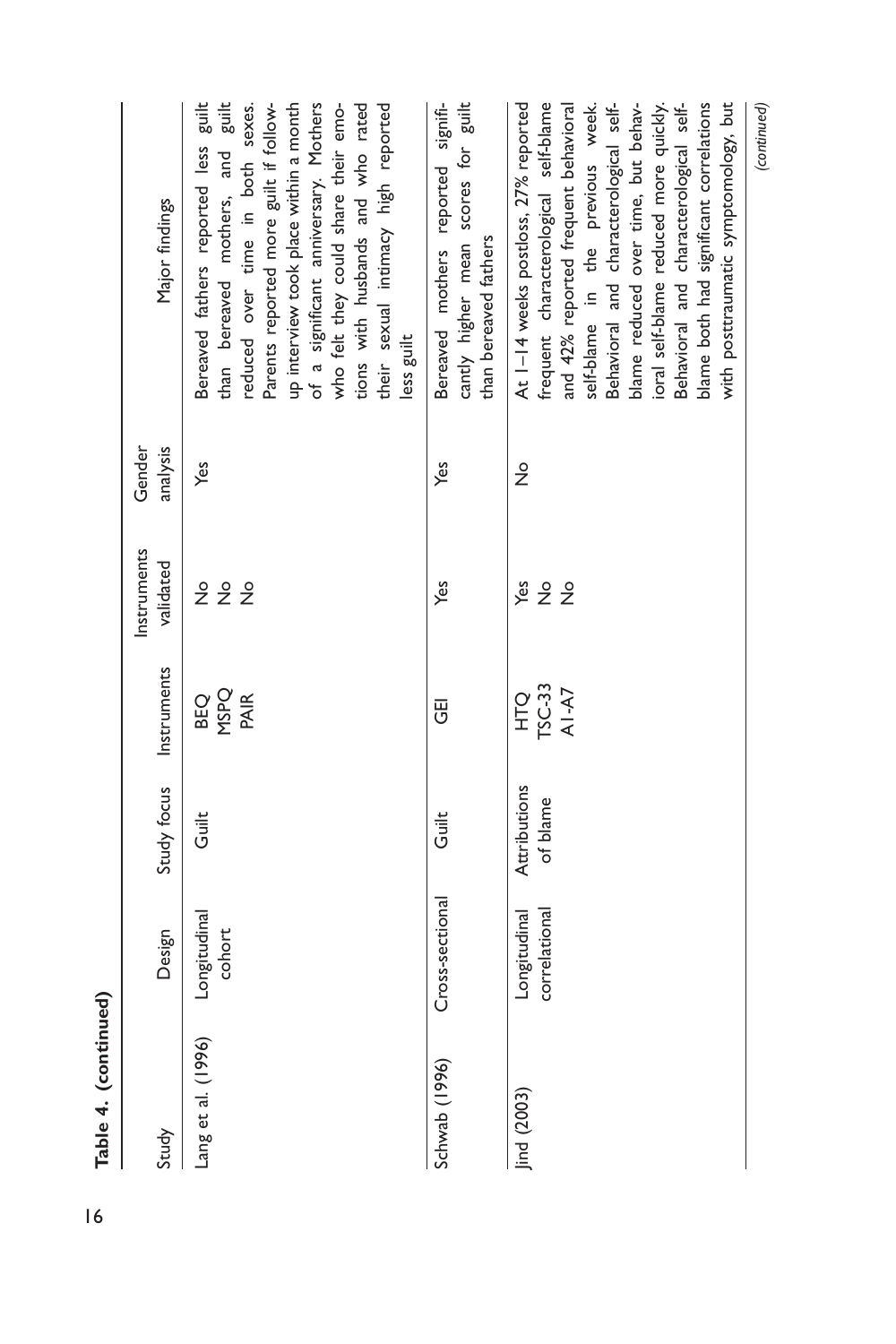| Table 4. (continued)    |                        |                    |                                             |                          |                    |                                                                                                                                                                                                                                                                                                                                                                                                                                                                                                                                                                                                                                      |
|-------------------------|------------------------|--------------------|---------------------------------------------|--------------------------|--------------------|--------------------------------------------------------------------------------------------------------------------------------------------------------------------------------------------------------------------------------------------------------------------------------------------------------------------------------------------------------------------------------------------------------------------------------------------------------------------------------------------------------------------------------------------------------------------------------------------------------------------------------------|
| Study                   | Design                 | Study focus        | Instruments                                 | Instruments<br>validated | analysis<br>Gender | Major findings                                                                                                                                                                                                                                                                                                                                                                                                                                                                                                                                                                                                                       |
|                         |                        |                    |                                             |                          |                    | predictor of posttraumatic symptomol-<br>behavioral self-blame was a stronger<br>ogy. Self-blame was higher in women                                                                                                                                                                                                                                                                                                                                                                                                                                                                                                                 |
| Barr (2004)             | Longitudinal<br>cohort | Shame and<br>guilt | <b>IGQ-67</b><br>PGS-33<br>TOSCA-2<br>PFQ-2 | yes<br>Yes<br>yes<br>Yes | Yes                | sity at 13 months postloss but to vary-<br>sexes. Chronic PFQ-2 Shame contribu-<br>months post-loss than situational<br>more strongly in men. Guilt and shame<br>month postloss predicted grief intensity<br>in both sexes at 13 months postloss but<br>were higher in women; however, they<br>were sometimes adaptive in women but<br>Guilt and shame predicted grief inten-<br>shame decreased over time in both<br>ted more to grief intensity at 13<br>had largely maladaptive relationships<br>ing degrees in the sexes. Guilt and<br>TOSCA-2 Shame in both sexes.<br>Shame and IGQ-67 Survivor Guilt at I<br>with grief in men |
| Surkan et al.<br>(2006) | Cross-sectional        | Guilt              | Questionnaire                               | $\frac{1}{2}$            | $\frac{1}{2}$      | Older age, higher education level, and<br>not having someone with whom to<br>daily or weekly guilt in the year after<br>14.1% of nondepressed men reported<br>15.7% of nondepressed women and<br>their child died                                                                                                                                                                                                                                                                                                                                                                                                                    |
|                         |                        |                    |                                             |                          |                    | (continued)                                                                                                                                                                                                                                                                                                                                                                                                                                                                                                                                                                                                                          |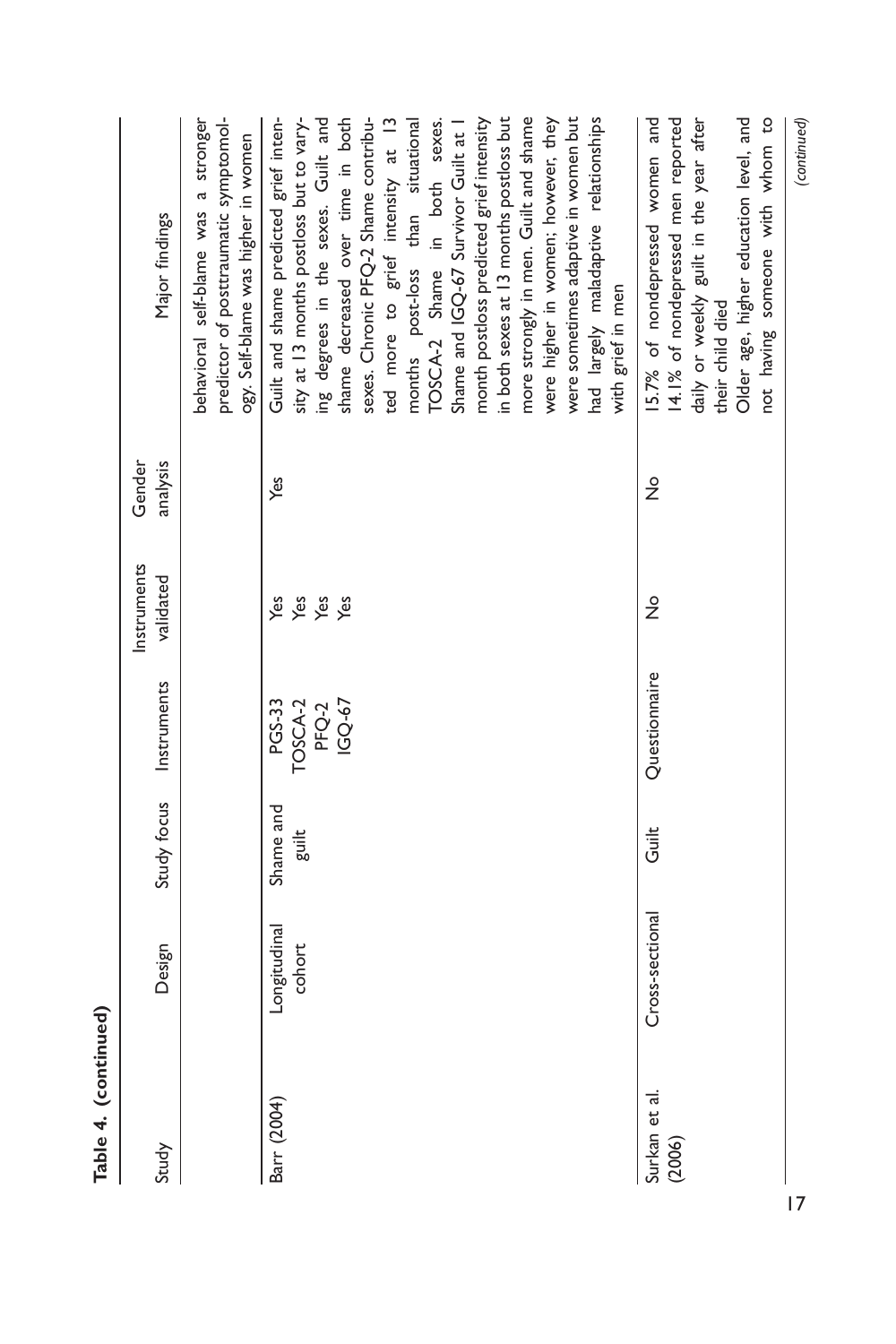| Table 4. (continued)          |                                  |                    |                                        |                          |                             |                                                                                                                                                                                                                                                                                                                                                                                                           |
|-------------------------------|----------------------------------|--------------------|----------------------------------------|--------------------------|-----------------------------|-----------------------------------------------------------------------------------------------------------------------------------------------------------------------------------------------------------------------------------------------------------------------------------------------------------------------------------------------------------------------------------------------------------|
| Study                         | Design                           | Study focus        | Instruments                            | Instruments<br>validated | Gender<br>analysis          | Major findings                                                                                                                                                                                                                                                                                                                                                                                            |
|                               |                                  |                    |                                        |                          |                             | risk of guilt. Parents who perceived that<br>their children had not had adequate<br>access to pain relief, dietary advice, or<br>anxiety relief and parents who per-<br>ceived their child's cancer care as sub-<br>share emotions were related to greater<br>standard were at greater risk of guilt                                                                                                      |
| Cacciatore (2007)<br>Barr and | Cross-sectional<br>correlational | Shame and<br>guilt | JIS<br>PFQ-2<br>PGS-33<br>DES          | yes<br>Yes<br>Yes<br>yes | applicable<br>$\frac{5}{2}$ | 2 Shame and Guilt were related to grief<br>ing degrees in the sexes. Chronic PFQ-<br>intensity. Guilt made a significant con-<br>tribution to the variance in grief, but<br>Guilt and shame predicted grief inten-<br>sity at 13 months postloss but to vary-<br>shame did not                                                                                                                            |
| Barr (2012)                   | Cohort                           | Shame and<br>guilt | TOSCA-2<br>$IGQ-67$<br>PGS-33<br>PFQ-2 | Yes<br>уes<br>yes<br>Š   | Yes                         | adaptive relationships with grief in<br>women but was largely maladaptive in<br>ing degrees in the sexes. Guilt had<br>shame were higher than bereaved<br>Guilt and shame predicted grief inten-<br>sity at 13 months postloss, but to vary-<br>men. Shame and guilt have both intra-<br>Bereaved mothers' means for guilt and<br>fathers' means for guilt and shame.<br>interpersonal<br>and<br>personal |
|                               |                                  |                    |                                        |                          |                             | (continued)                                                                                                                                                                                                                                                                                                                                                                                               |

18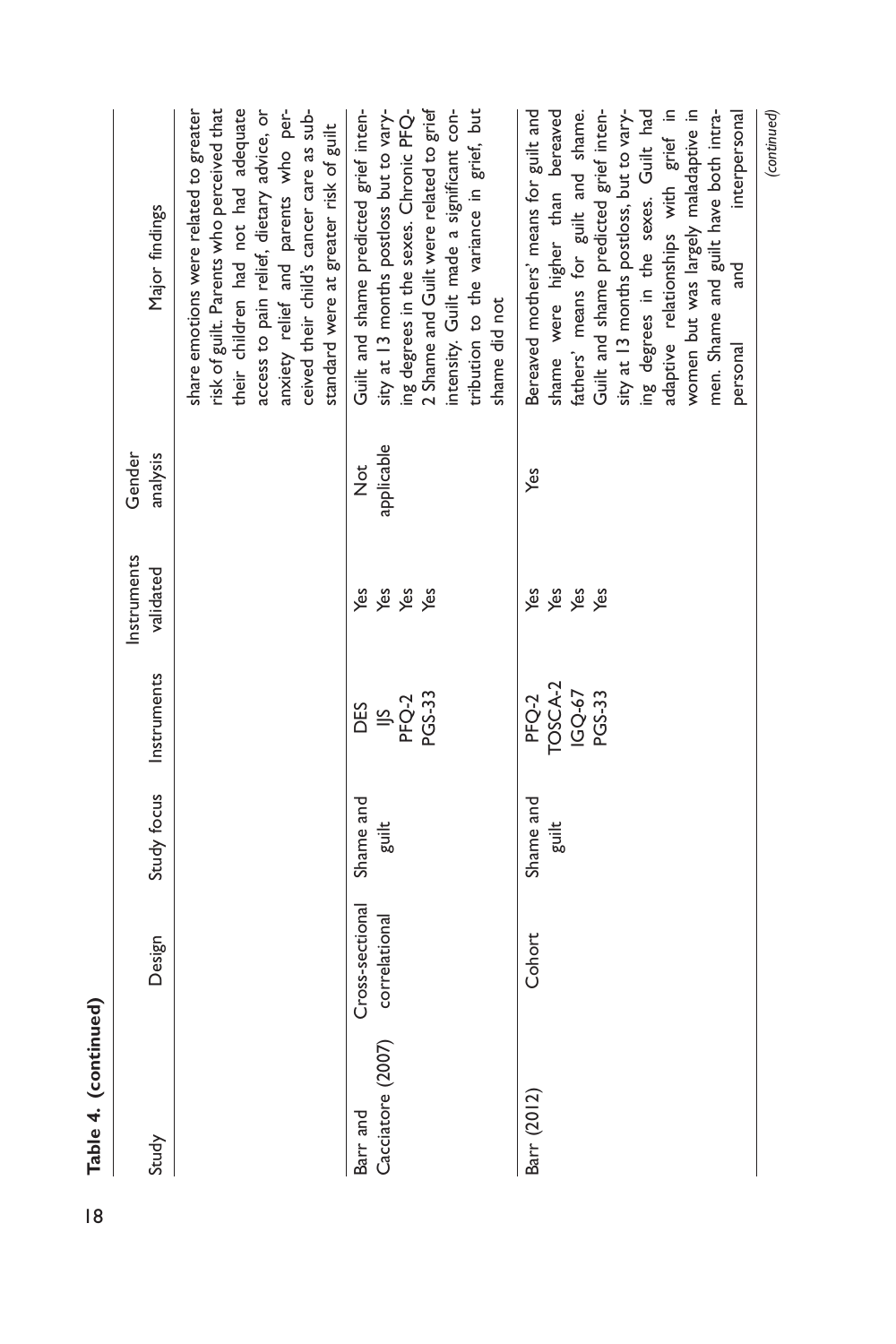| Table 4. (continued)        |                                             |                          |                          |                    |                                                                                                                                                                                                                                                                                                                                                                                                                                                                                |
|-----------------------------|---------------------------------------------|--------------------------|--------------------------|--------------------|--------------------------------------------------------------------------------------------------------------------------------------------------------------------------------------------------------------------------------------------------------------------------------------------------------------------------------------------------------------------------------------------------------------------------------------------------------------------------------|
| Study                       | Design                                      | Study focus Instruments  | Instruments<br>validated | Gender<br>analysis | Major findings                                                                                                                                                                                                                                                                                                                                                                                                                                                                 |
|                             |                                             |                          |                          |                    | relationships with grief in women but<br>only intrapersonal relationships with<br>grief in men                                                                                                                                                                                                                                                                                                                                                                                 |
| Cacciatore et al.<br>(2013) | Cross-sectional Self-blame<br>correlational | Questionnaire<br>다.<br>이 | yes<br>$\frac{1}{2}$     |                    | Not applicable Self-blame was associated with 2.7<br>times the risk of elevated depression<br>anxiety scores, and 2.5 times the risk<br>scores, 1.8 times the risk of elevated<br>of elevated traumatic stress scores.<br>Self-blame was the strongest predictor<br>of depressive and anxious symptoms                                                                                                                                                                         |
|                             |                                             |                          |                          |                    | Abbreviations: AI-A7, Attribution Items; BDI, Beck Depression Inventory; BEQ, Bereavement Experience Questionnaire; DES, Dispositional Envy Scale; GEI,<br>Grief Experience Inventory; GEQ, Grief Experience Questionnaire; GRS, Grief Reaction Schedule; HRLEI, Holmes & Rabe Life Events Inventory; HSCL, Hopkins<br>Symptom Checklist: HTO, Harvard Trauma Ouestionnaire: IGO, Interpersonal Guilt Ouestionnaire: IIS, Interpersonal Jealousy Scale: MSPO, Modified Somatic |

ייטיייטיייט שופטלייט און א פייסטאלייט און א פייסטארייט און א פייסטארייט און א פייסטארייט און א פייסטארייט און<br>Perception Questionnaire; NJSRC, New Jersey Sudden Infant Death Syndrome Resource Center Parent Questionnaire; Relationships; PFQ-2, Personal Feelings Questionnaire; PGS-33, Perinatal Grief Scale; SCL-90-R, Symptom Checklist-90-Revised; TBS; Tessier's Bereavement Relationships; PFQ-2, Personal Feelings Questionnaire; PGS-33, Perinatal Grief Scale; SCL-90-R, Symptom Checklist-90-Revised; TBS; Tessier's Bereavement Symptom Checklist; HTQ, Harvard Trauma Questionnaire; IGQ, Interpersonal Guilt Questionnaire; IJS, Interpersonal Jealousy Scale; MSPQ, Modified Somatic Perception Questionnaire; NJSRC, New Jersey Sudden Infant Death Syndrome Resource Center Parent Questionnaire; PAIR, Personal Assessment of Intimacy in Scale; TOSCA, Test of Self-Conscious Affect; TSC, Trauma Symptom Checklist. Scale; TOSCA, Test of Self-Conscious Affect; TSC, Trauma Symptom Checklist.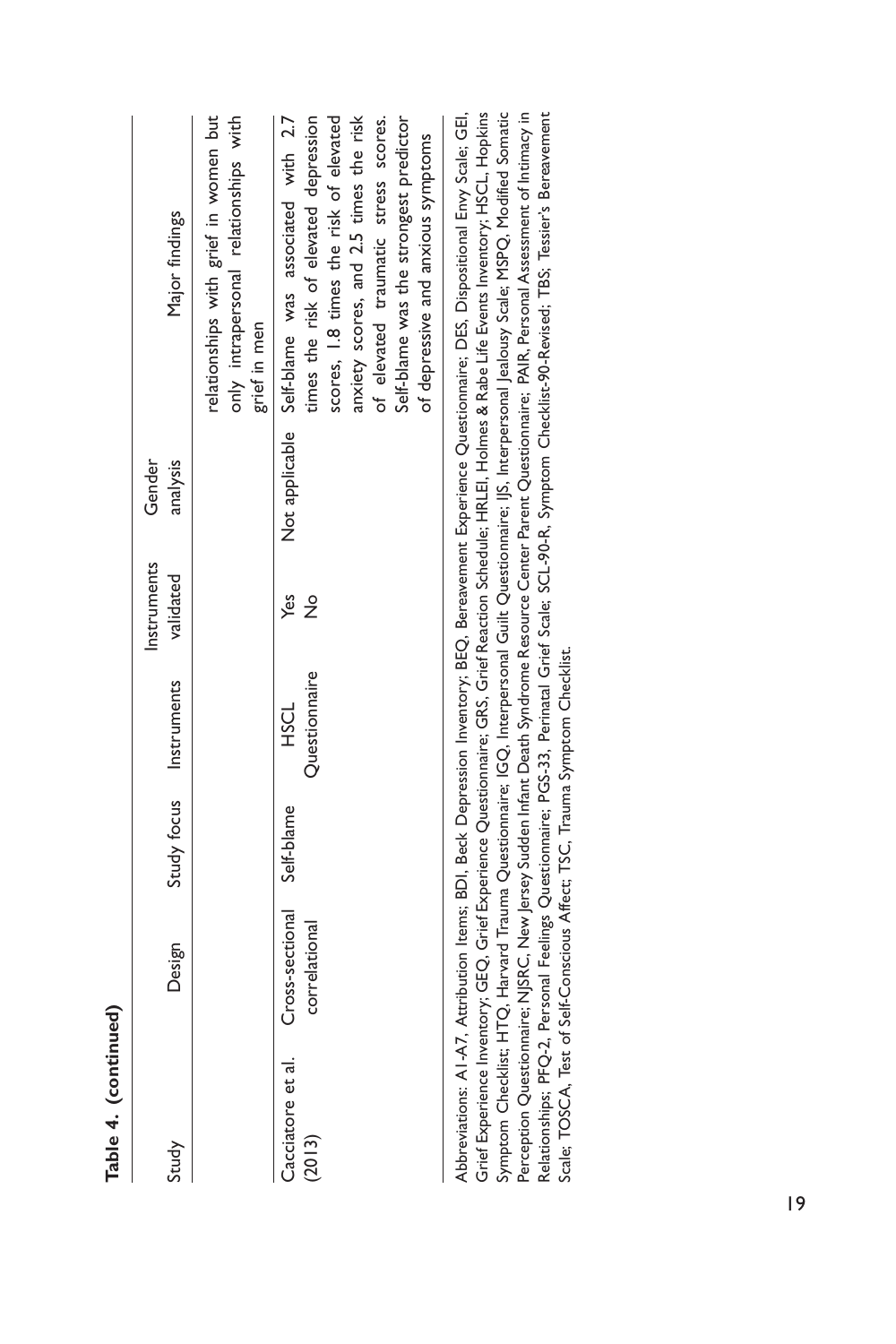## Study Findings

Prevalence of self-blame, guilt, and shame in bereaved parents. Percentages of bereaved parents reporting behavioral self-blame ranged from 51% (Downey et al., 1990) to 42.4% (Jind, 2003) in acute loss and reduced to 26% (Downey et al., 1990) and 23.1% (Jind, 2003), respectively, over time. Percentages of bereaved parents reporting characterological self-blame ranged from 45% (Downey et al., 1990) to 27.2% (Jind, 2003) in early loss and declined to 20% (Downey et al., 1990) and 15.4% (Jind, 2003), respectively, over time. Cacciatore, Froen, and Killian (2013) reported that 24.6% of the bereaved mothers in their study blamed themselves for their baby's death; however, the study did not distinguish between characterological and behavioral self-blame.

Percentages of bereaved parents who reported guilt were 14.1% (bereaved fathers; Surkan et al., 2006), 15.7% (bereaved mothers; Surkan et al., 2006), 42.5% (bereaved parents; Shanfield & Swain, 1984), 57% (bereaved parents; Miles & Demi, 1983), and 57% (bereaved fathers; Hughes & Page-Lieberman, 1989). Owing to differences in the operationalization of self-blame, guilt, and shame, these figures cannot be synthesized into a single estimate of prevalence. Other studies reported on the means for guilt and shame instead, but most of the studies did not utilize control groups of nonbereaved or people experiencing other types of loss. In the three studies that did make comparisons with control groups or normed groups, findings varied (Hazzard et al., 1992; Hughes & Page-Lieberman, 1989; Lang et al., 1996).

Differences in self-blame, guilt, and shame in the sexes. All six studies that compared the sexes reported higher self-blame, guilt, and shame in bereaved mothers. Interestingly, Barr (2004, 2012) reported that guilt was largely adaptive in women and maladaptive in men. So, while mothers may experience more guilt than fathers, guilt may be more problematic for fathers than mothers. Bereaved mothers' guilt was associated with negative feelings about their marriage (Bohannon, 1990) and reduced sexual intimacy (Lang et al., 1996), but no significant relationships were found between fathers' guilt and the marital relationship. Barr (2012) reported that bereaved mothers' grief was affected by their partner's shame and guilt but bereaved fathers' grief was not.

Self-blame, guilt, and shame, and their relationships with situational or demographic variables. Three studies found relationships between guilt and the care provided to sick children before their death. Guilt decreased significantly for parents who chose to bring their children home for palliative care, while guilt increased significantly for parents whose children remained hospitalized. One year after the child's death, guilt remained low in parents who had provided home care and high for parents whose children had been hospitalized (Lauer et al., 1983). Guilt was associated with less involvement in the child's caregiving at the end of life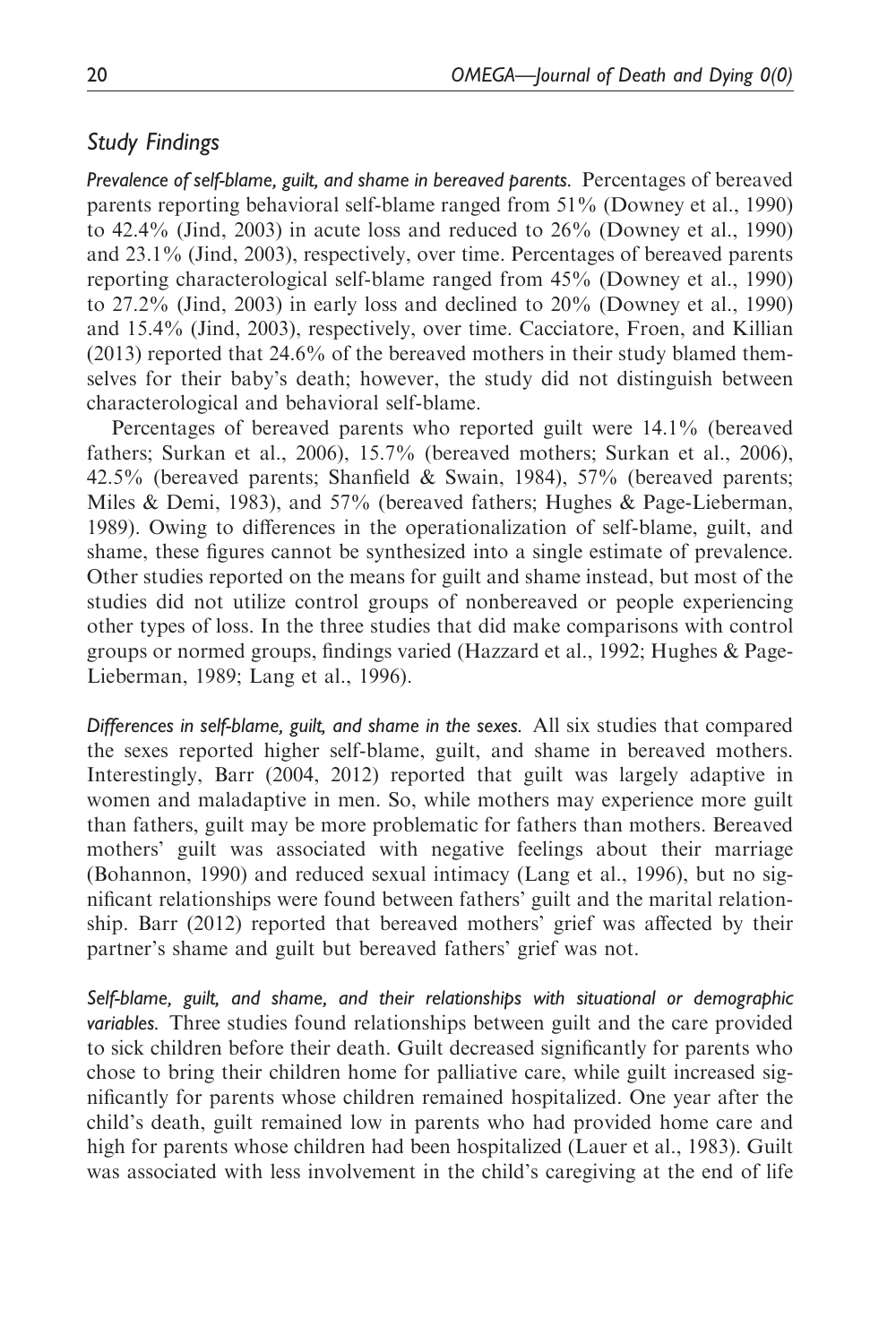(Hazzard et al., 1992), and parents who perceived that their children were without adequate pain and anxiety relief and competent medical care were at greater risk of experiencing guilt (Surkan et al., 2006). Sudden child death was related to increased guilt (Hazzard et al., 1992), while parents whose children died by suicide reported more shame than parents whose children died accidentally (Seguin et al., 1995). Mothers and fathers both reported more guilt when the follow-up interview took place within a month of a significant anniversary (Lang et al., 1996). Finally, increased guilt was also associated with a greater number of stressful events since the child's death, more self-blame (Hazzard et al., 1992), older age, higher education level, and the absence of someone safe with whom to share emotions (Surkan et al., 2006).

Self-blame, guilt, and shame, and their relationships with measures of psychological adaptation after loss. Seven studies analyzed the relationships between self-blame, guilt, and shame and psychological adaptation after loss (Barr, 2004, 2012; Barr & Cacciatore, 2007; Cacciatore et al., 2013; Downey et al., 1990; Hazzard et al., 1992; Jind, 2003). Attributing blame to self or others was associated with higher distress, but by 18 months postloss, none of the attributions predicted distress (Downey et al., 1990). Both behavioral and characterological self-blame had significant positive correlations with posttraumatic symptoms, but behavioral self-blame was a stronger predictor (Jind, 2003). Self-blame was associated with a 2.7 times higher risk of depressive scores and 1.8 times higher risk of anxious symptoms (Cacciatore et al., 2013). Self-blame was also related to somatization, and significant positive correlations were reported between guilt and despair, anger–hostility, and depersonalization (Hazzard et al., 1992).

Guilt and shame predicted grief intensity at 13 months postloss, albeit to varying degrees in each of the sexes (Barr, 2004, 2012; Barr & Cacciatore, 2007). All types of shame and guilt together explained 45% of the variance in women's grief intensity and 63% of the variance in men's grief intensity at 13 months postloss (Barr, 2004). Survivor guilt predicted grief intensity in both sexes at 13 months postloss but more strongly in men (Barr, 2004, 2012).

Strategies for managing self-blame, guilt, and shame. Only one study explored strategies for managing self-blame, guilt, or shame. Miles and Demi (1983) reported that bereaved parents used rationalizing, sharing, religion, keeping busy, reading/writing, biding time, avoiding, and forgiving self to mitigate their guilt.

# **Discussion**

There is sufficient evidence that self-blame, guilt, and shame are commonplace in the experience of bereaved parents; however, is also evidence that many bereaved parents do not report self-blame, guilt, or shame. Studies that used validated scenario-based instruments or adjective lists and that did not constrain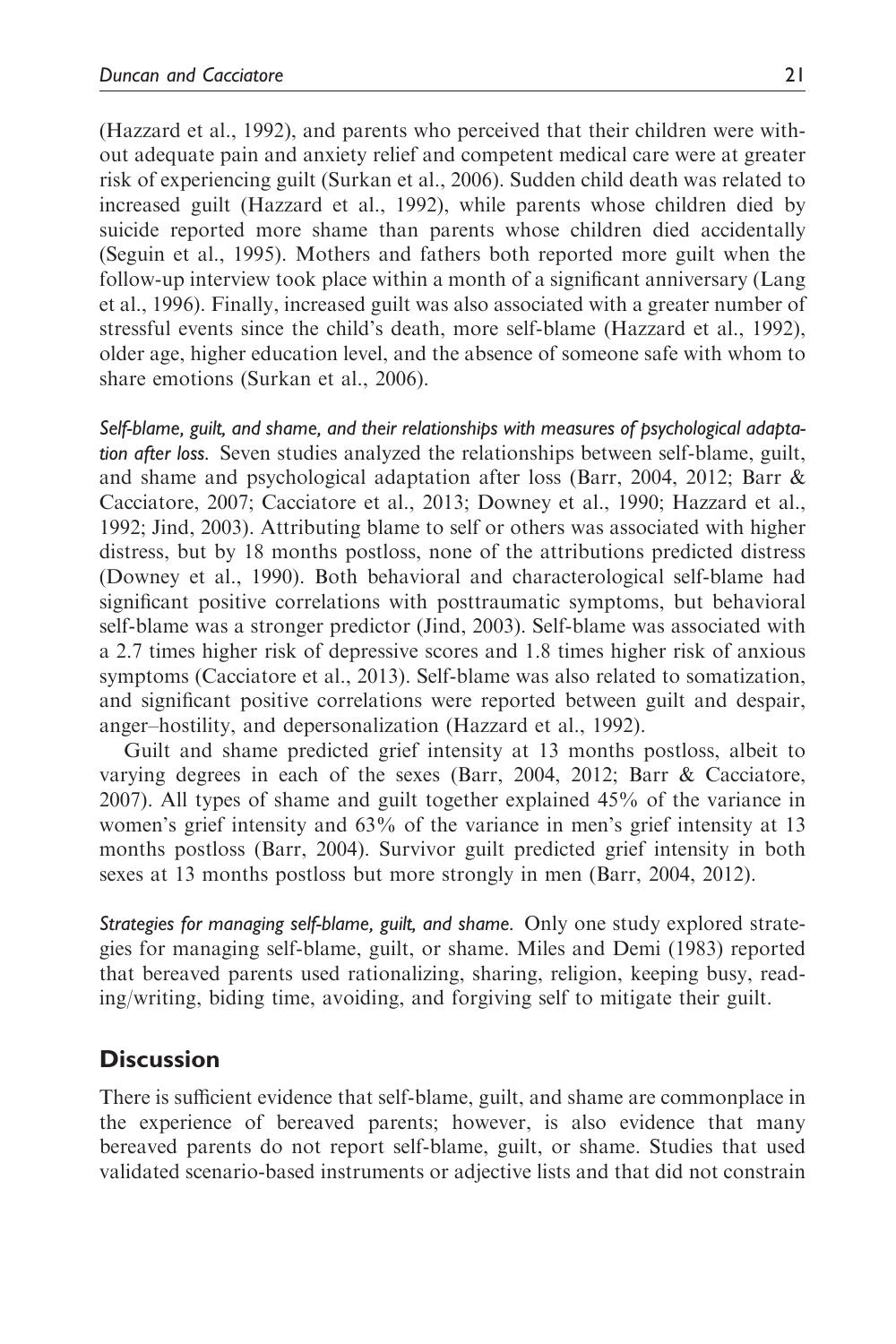the participants to report on a very limited time period may be more sensitive measures of the prevalence of guilt and shame (Barr, 2004, 2012; Barr & Cacciatore, 2007). The fact that many studies did not discuss the effects of time since loss may also explain the range of prevalence since these affective states tend to diminish over time in both sexes. Guilt was higher in those diagnosed with MDD, which is not surprising considering that guilt is listed in the criteria for the diagnosis of MDD.

At first glance, there appears to be strong evidence that women experience more self-blame, guilt, and shame than men. However, grief scales such as those used to assess guilt and shame in many of these studies may be biased toward identifying feminine forms of grief expression and underidentifying grief symptoms in fathers (Cook, 1988). There is evidence that women's grief is affected by their partner's shame and guilt and the quality of the marital relationship, while this is not the case for men. A possible theoretical explanation for this is that shame and guilt function to preserve interpersonal relationships (Baumeister et al., 1994; Behrendt & Ben-Ari, 2012), something about which women tend to be highly concerned. While bereaved mothers report more guilt and shame than bereaved fathers, guilt and shame appear more problematic for men. Perhaps women are more likely to employ strategies that help ease guilt and shame, such as making amends, sharing their experiences with others, or accessing counseling support (Brown, 2006; Baumeister et al., 1994; Kubany & Watson, 2003). There is strong evidence that guilt and shame predict grief intensity (Barr, 2004, 2012; Barr & Cacciatore, 2007), while self-blame may be related to anxious, depressive, and posttraumatic symptomology (Cacciatore et al., 2013; Jind, 2003).

None of the studies in this review sought to understand why self-blame, guilt, and shame occur in bereavement. Kauffman (1996) argues that shame stems from powerlessness, and death is the ultimate reminder of the limits of human power:

How any particular individual characteristically responds to powerlessness is a function of prior affect socialization, the relative dominance of one or more affects with the personality, the prevalence of shame itself, and the emergent strategies of avoidance and escape from shame. (Kauffman, 1996, pp. 53–54)

Kauffman (1996) also theorizes that shame results from disruptions in relationships and failure to meet one's own expectations. According to Schermer (2010), "Shame becomes related to mourning insofar as death and dying are perceived as isolation from human interaction and an exile from human contact" (p. 41). Shame can be problematic in grief, playing "a significant, though not exclusive, role in the damage to an individual's sense of self and the denial of loss that complicates and pathologizes the mourning process" (Schermer, 2010, p. 52).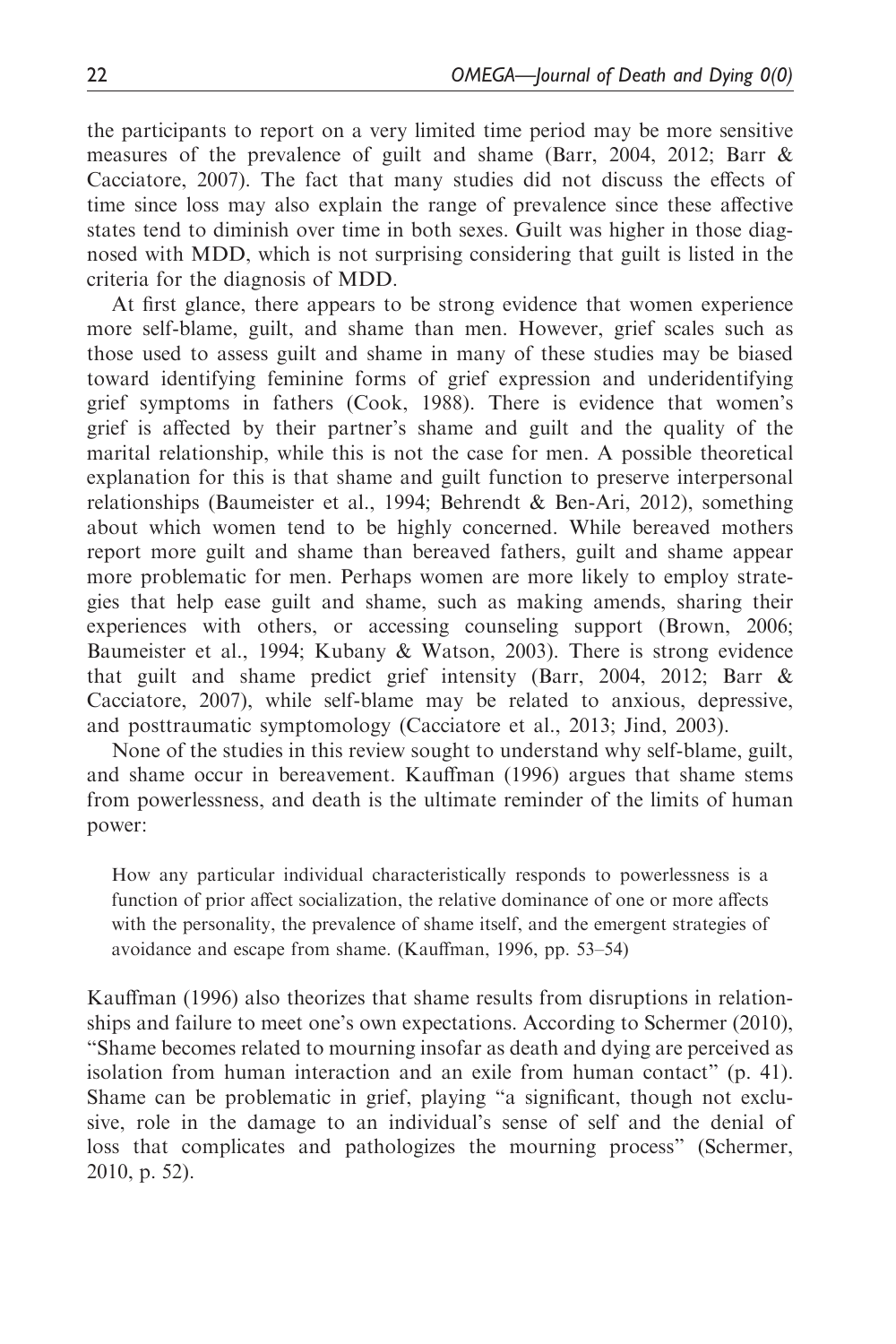Kubany and Watson (2003) propose a multidimensional model of traumarelated guilt wherein the magnitude of a person's guilt is a combined function of emotional distress and four cognitive beliefs: (a) personal responsibility in causing the negative outcome, (b) insufficient justification for one's actions, (c) a violation of one's own values or morals, and (d) a belief that a reasonable person should have foreseen and thus prevented the events that led to the negative outcome. Guilt and shame are intimately related in that, "When survivors implicate themselves as playing a significant role in tragic, irreparable outcomes, they are also prone to conclude that the outcomes reflect on their entire selves, personality or character..." (Kubany & Watson, 2003, p. 72). This model may help explain why so many bereaved parents report guilt and shame after a child's death, particularly in the case of suicide and unanticipated death (Hazzard et al., 1992; Seguin et al., 1995; Shanfield & Swain, 1984). Perhaps being involved and satisfied with the care provided to a terminally ill child helps to alleviate guilt by mitigating these four cognitive beliefs (Hazzard et al., 1992; Lauer et al., 1983; Surkan et al., 2006).

Socially constructed judgments about what constitutes normative grieving may incite shame and guilt for a grieving parent. Klass and Chow (2011, p. 341) note that "culture polices grief" by proscribing which meanings and practices are considered to be unacceptable, abnormal, or pathological. Harris (2009) agrees that bereaved people are often oppressed by grief standards informed by modern Western values of productivity, competition, and consumerism. Shame may be one of the important differences between bereaved people who require counseling support and those who do not (Harris, 2009). Klass and Chow assert that the problem lies, not with the bereaved, but rather, "how others judge how they are doing" (p. 350).

Overall, there is evidence that self-blame, guilt, and shame are commonplace and related to anxious, depressive, and posttraumatic symptomology in bereaved parents. However, there are a great many unanswered questions. The evidence is limited by heterogenous definitions, and many of the instruments used may not be valid for measuring self-blame, guilt, and shame in parental bereavement. A few of the recent studies are notable exceptions offering stronger evidence because they have used more robust study designs and instruments specifically developed for measuring guilt and shame (Barr, 2004, 2012; Barr & Cacciatore, 2007).

## Review Limitations

This systematic review is subject to publication bias because papers with statistically significant findings are more likely to be published, and we only included peer-reviewed and published studies. The decision to exclude exploratory qualitative studies means that this review has not captured some of the rich qualitative knowledge available in respect of self-blame, guilt, and shame. We also excluded papers that were not published in English, which limits cultural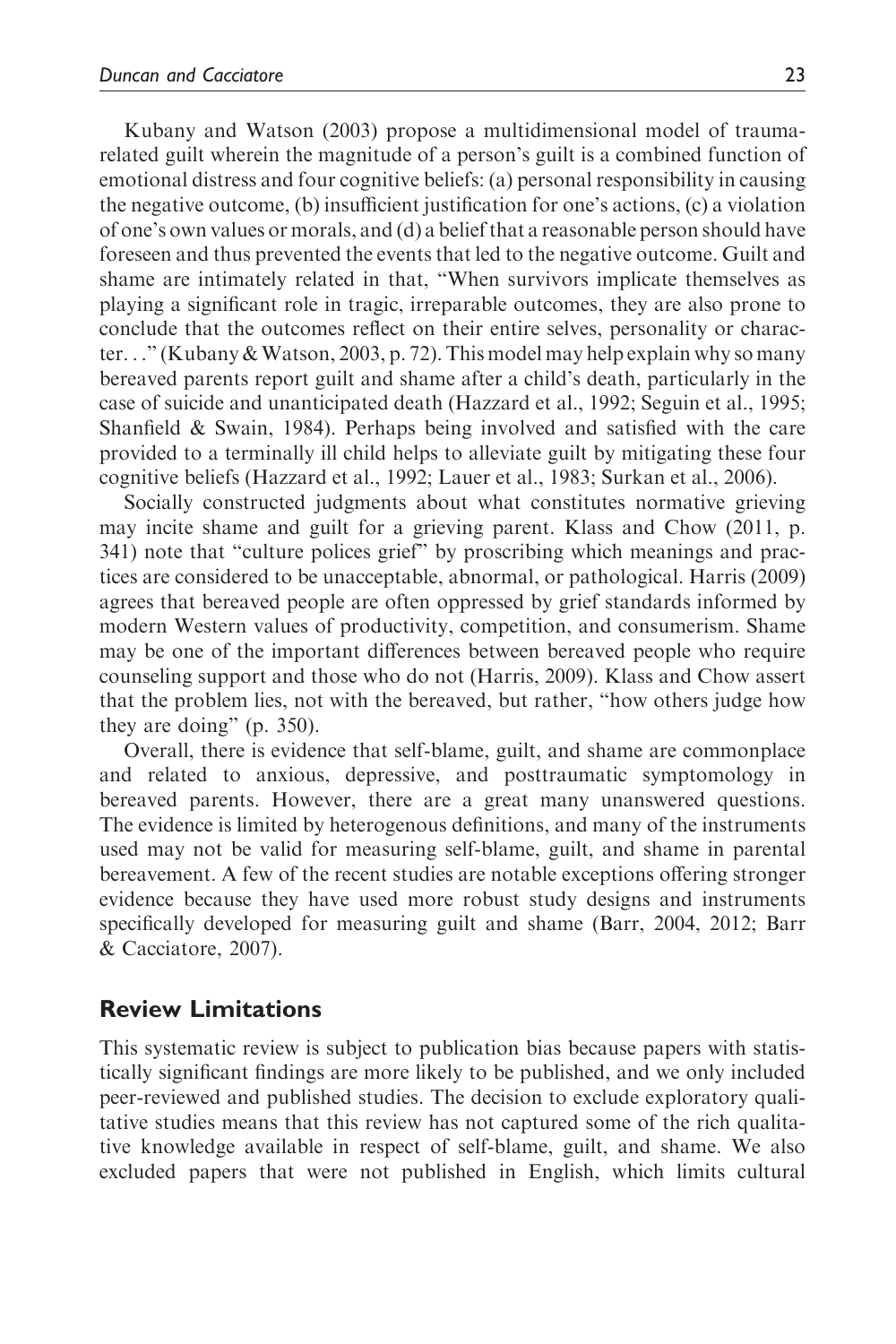perspectives. Finally, the heterogenous nature of the designs and instruments used in the selected studies, together with the low number of relevant studies, precluded us from doing a meta-analysis of the study findings.

## Authors' Conclusions

#### Implications for Practice

Practitioners supporting bereaved parents need to be aware that self-blame, guilt, and shame are common in parental bereavement and may be especially relevant in treatment of bereaved parents who are seeking counseling support for anxious, depressive, or posttraumatic symptomology. While none of the studies addressed questions related to interventions, other authors have offered helpful guidance. Tangney and Salovey (1999) argue that the duration and pervasiveness of guilt and shame, the appropriateness of these emotions to their situational triggers, and the individual's competence in managing guilt and shame are useful dimensions for understanding support needs.

Exploring, acknowledging, and deconstructing guilt- and shame-inducing socially constructed assumptions in the aftermath of loss should be an important focus of bereavement support interventions (Brown, 2006; Harris, 2009; Humphrey, 2009). Couple-focused therapy and group interventions may be particularly effective for helping bereaved parents to develop shame resilience (Brown, 2006).

Guilt may be alleviated by apologizing, making amends, forgiving oneself or being forgiven, and contemplating thinking patterns that contribute to guilt (Kubany & Watson, 2003; Weinberg, 1995). Parental involvement in end-of-life caregiving, when possible, should be encouraged. Martin and Doka (2011) suggest that people with an instrumental grieving style may find therapeutic reconciliation rituals and active ways of making amends particularly helpful in alleviating guilt. Guilt and shame in bereavement are often a result of an overestimation of one's ability to exercise mastery and control in the loss event, and therefore, assistance with a more accurate appraisal of responsibility can help to alleviate guilt and shame (Humphrey, 2009; Martin & Doka, 2011). However, some parents do, indeed, contribute to their children's death, even if inadvertently. For these parents, Cacciatore and Flint (2012) suggest clinical interventions using a mindfulness-based approach that focuses on bearing witness to the tragic events leading to the child's death, acknowledging one's responsibility in a safe milieu, building affect and memory tolerance, and turning attention toward redemptive acts.

### Implications for Research

Studies in this review have approached grief and self-blame, guilt, and shame as individual intrapersonal phenomena. As gender and culture seem to affect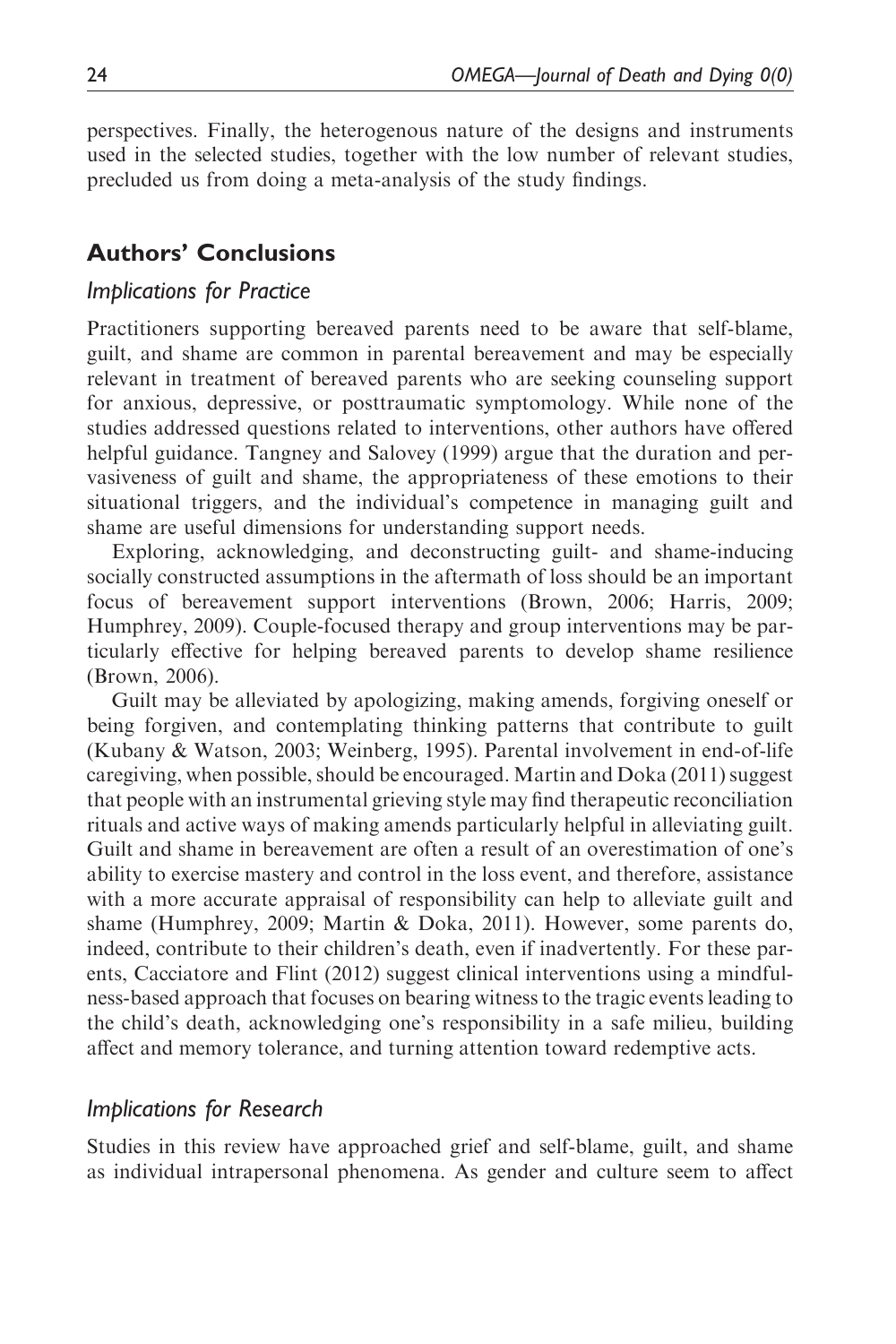self-blame, guilt, and shame (Else-Quest, Higgins, Allison, & Mortion, 2012; Oltjenbruns, 2010), further gender, regional, and cultural analyses would be advised. In addition, time since loss, circumstances of loss, and the child's age should be more closely analyzed.

The relationship between Janoff-Bulman's (1979) constructs of behavioral and characterological self-blame attributions and Tangney et al.'s (1996) constructs of guilt and shame require further research, as the findings in that regard have been inconsistent (Jind, 2003; Tilghman-Osborne et al., 2008). None of the research designs included measures of positive adaptation, so it is possible that adaptive functions of self-blame, guilt, and shame in bereavement have not been captured (Baumeister et al., 1994; Tangney & Salovey, 1999). Studies of self-blame, guilt, and shame and posttraumatic growth in parents with babies in neonatal intensive care unit have reported that optimum levels of shame were associated with posttraumatic growth while lower or higher levels were not (Barr, 2011; Tennen, Affleck, & Gershman, 1986). Further exploration of the adaptive nature of selfblame, guilt, and shame and strategies for managing them could inform strengthbased psychoeducational programs to support bereaved parents.

Finally, while the quantitative approach used in most of these studies provides information about trends and commonalities, it has a tendency to silence the heterogeneities. Qualitative approaches may be better suited to learning about the unique, subjective, and diverse experiences of bereaved parents and for explaining the intrapersonal, interpersonal, and cultural processes through which self-blame, guilt, and shame are related to various outcomes. Stroebe, Stroebe, and Schut (2003) advocate for the value of mixed method approaches wherein in-depth qualitative exploration is followed by quantitative evaluation and validation. Prospective, in-depth, longitudinal designs that include matched nonbereaved control groups may be one of the more suitable and rigorous research designs for pursuing quantitative questions.

## Conclusion

This review found sufficient evidence that self-blame, guilt, and shame are commonplace and related to more intense and enduring parental grief. However, there is insufficient data to determine why this is the case or how self-blame, guilt, and shame in bereaved parents differ from other populations. In general, studies in this area can improve their methodology, bringing strength and generalizability to their findings. A number of recommendations have been made for improvements to study methodologies and directions for future research in this important arena of bereavement.

#### Declaration of Conflicting Interests

The author(s) declared no potential conflicts of interest with respect to the research, authorship, and/or publication of this article.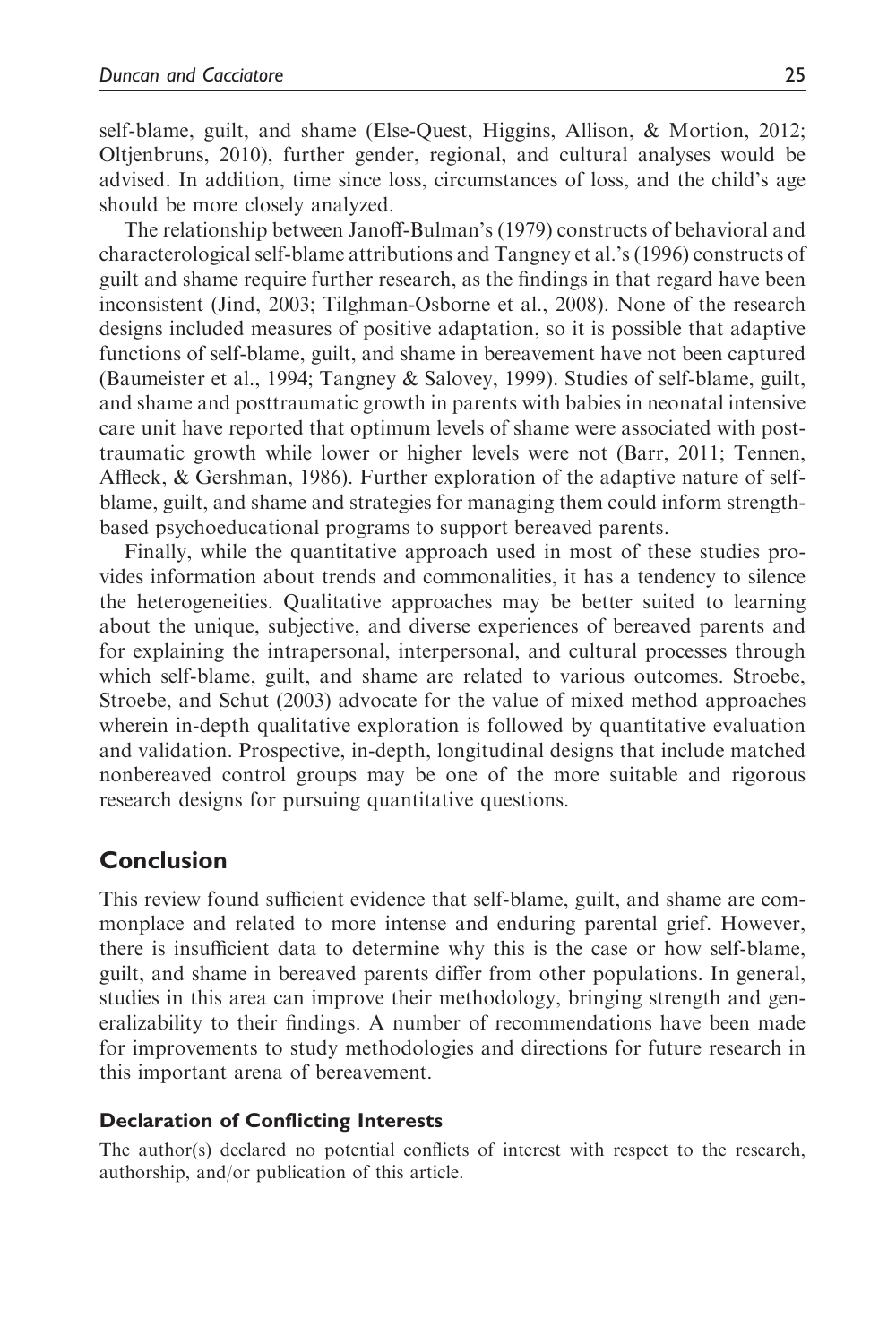#### Funding

The author(s) received no financial support for the research, authorship, and/or publication of this article.

#### **References**

References marked with an asterisk indicate studies included in the meta-analysis.

- Adolfsson, A., Larsson, P. G., Wijma, B., & Bertero, C. (2004). Guilt and emptiness: Women's experiences of miscarriage. Health Care for Women International, 25, 543–560.
- Alexander, B., Brewin, C. R., Vearnals, S., Wolff, G., & Leff, J. (1999). An investigation of shame and guilt in a depressed sample. British Journal of Medical Psychology, 72, 323–338.
- American Psychiatric Association. (2000). Diagnostic and statistical manual of mental disorders (4th ed., text rev.). Washington, DC: Author.
- Andrews, B. (1998). Methodological and definitional issues in shame research. In P. Gilbert & B. Andres (Eds), Shame: Interpersonal behavior, psychopathology and culture (pp. 39–54). New York, NY: Oxford University Press.
- \*Barr, P. (2004). Guilt- and shame-proneness and the grief of perinatal bereavement. Psychology and Psychotherapy: Theory, Research and Practice, 77, 493–510.
- Barr, P. (2011). Posttraumatic growth in parents of infants hospitalized in a neonatal intensive care unit. Journal of Loss and Trauma, 16, 117–134.
- \*Barr, P. (2012). Negative self-conscious emotion and grief: An actor-partner analysis in couples bereaved by stillbirth or neonatal death. Psychology and Psychotherapy: Theory, Research and Practice, 85, 310–326.
- \*Barr, P., & Cacciatore, J. (2007). Problematic emotions and maternal grief. Omega, 56, 331–348.
- Barrett, T. W., & Scott, T. B. (1990). Suicide bereavement and recovery patterns compared with non-suicide bereavement patterns. Suicide and Life-Threatening Behavior, 20, 1–15.
- Baumeister, R. F., Stillwell, A. M., & Heatherton, T. F. (1994). Guilt: An interpersonal approach. Psychological Bulletin, 115, 243–267.
- Behrendt, H., & Ben-Ari, R. (2012). The positive side of negative emotion: The role of guilt and shame in coping with interpersonal conflict. Journal of Conflict Resolution, 56, 1116–1138.
- Blum, A. (2008). Shame and guilt, misconceptions and controversies: A critical review of the literature. Traumatology, 14, 91-102.
- \*Bohannon, J. R. (1990). Grief responses of spouses following the death of a child: A longitudinal study. Omega, 22, 109–121.
- Broen, A. N., Moum, T., Bodtker, A. S., & Ekeberg, O. (2004). Psychological impact on women of miscarriage versus induced abortion: A 2-year follow-up study. Psychosomatic Medicine, 66, 265–271.
- Broucek, F. J. (1991). Shame and the self. New York, NY: Guildford Press.
- Brown, B. (2006). Shame resilience theory: A grounded theory study on women and shame. Families in Society, 87, 43-52.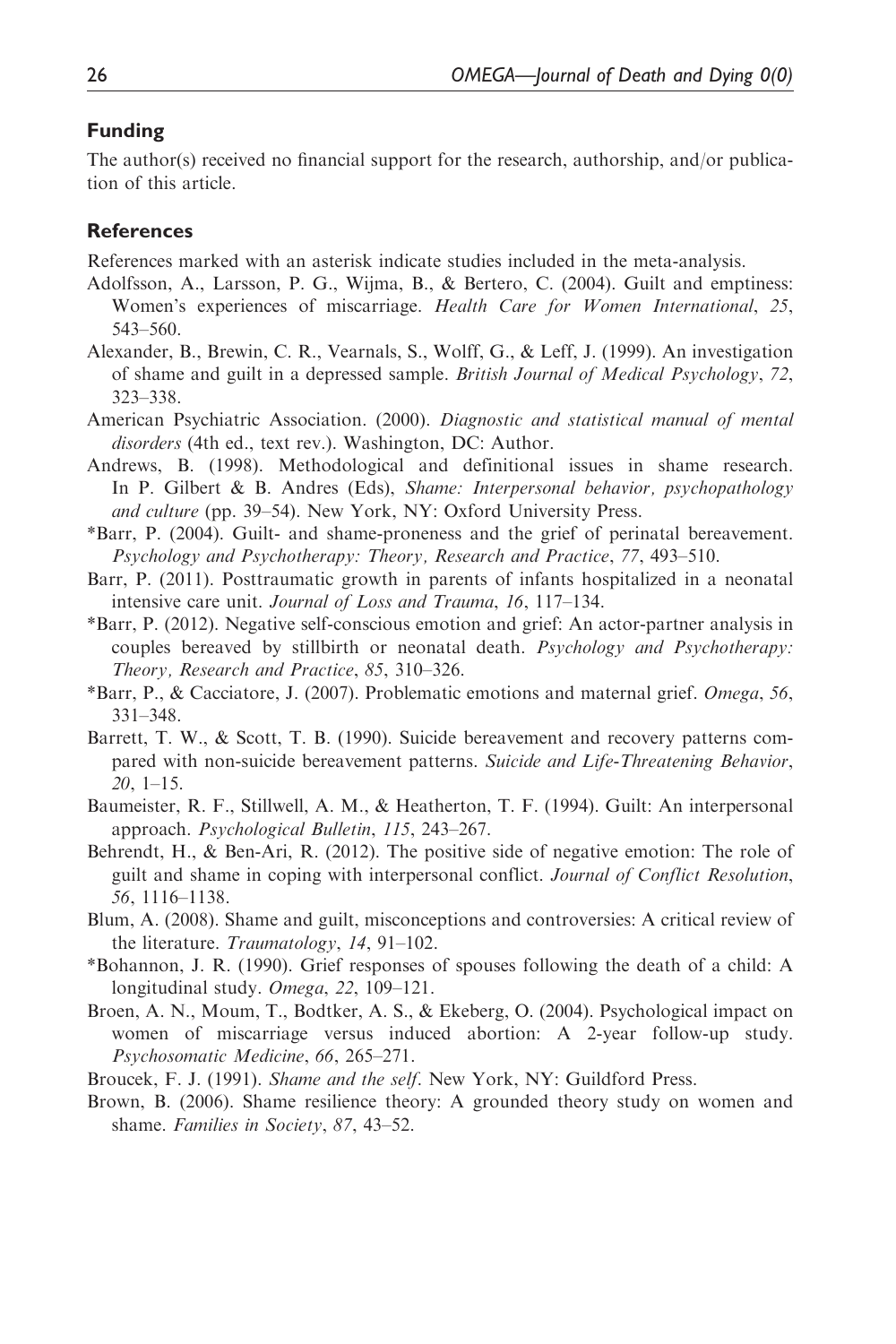- Bryan, C. J., Ray-Sannerud, B., Morrow, C. E., & Etienne, N. (2013). Guilt is more strongly associated with suicidal ideation among military personnel with direct combat exposure. Journal of Affective Disorders, 148, 37–41.
- Buckle, J. L., & Fleming, S. J. (2011). Parenting challenges after the death of a child. In R. A. Neimeyer, D. L. Harris, H. R. Winokuer & G. F. Thornton (Eds), Grief and bereavement in contemporary society. Bridging research and practice (pp. 93–105, chap. 9). New York, NY: Routledge.
- Cacciatore, J., & Flint, M. (2012). ATTEND: Toward a mindfulness-based bereavement care model. Death Studies, 36, 61–82.
- \*Cacciatore, J., Froen, F., & Killian, M. (2013). The effects of self-blame on anxiety and depression among women who have experienced stillbirth. Journal of Mental Health Counseling, 35(4), 342–359.
- Clyman, R. I., Green, C., Rowe, J., Mikkelsen, C., & Ataide, L. (1980). Issues concerning parents after the death of their newborn. Critical Care Medicine, 8, 215–218.
- Cook, J. A. (1988). Dad's double binds: Rethinking fathers' bereavement from a men's studies perspective. Journal of Contemporary Ethnography, 17, 285–308.
- DeFrain, J., Martens, L., Stork, J., & Stork, W. (1990). The psychological effects of a stillbirth on surviving family members. Omega, 22, 81–108.
- DeFrain, J., Millspaugh, E., & Xie, X. (1996). The psychological effects of miscarriage: Implications for health professionals. Families, Systems and Health, 14, 331–347.
- Demi, A. S., & Schroeder, M. A. (1987). Bereavement experience questionnaire. Unpublished manuscript. Georgia State University, Atlanta.
- \*De Tychey, C., & Dollander, M. A. (2007). Maternal resilience and chronic depression in mourning for a child: A preliminary case-based analysis. Rorschachiana, 28, 16–35.
- Dickerson, S. S., Gruenewal, T. L., & Kemeny, M. E. (2004). When the social self is threatened: Shame, physiology, and health. Journal of Personality, 72, 1191–1216.
- \*Downey, G., Silver, R. C., & Wortman, C. B. (1990). Reconsidering the attributionadjustment relation following a major negative event: Coping with the loss of a child. Journal of Personality and Social Psychology, 59, 925–940.
- Else-Quest, N. M., Higgins, A., Allison, C., & Mortion, L. C. (2012). Gender differences in self-conscious emotional experience: A meta-analysis. Psychological Bulletin, 138, 947–981.
- Fergus, T. A., Valentiner, D. P., McGrath, P. B., & Jencius, S. (2010). Shame- and guiltproneness: Relationships with anxiety disorder symptoms in a clinical sample. Journal of Anxiety Disorders, 24, 811–815.
- Frost, M., & Condon, J. T. (1996). The psychological sequelae of miscarriage: A critical review of the literature. Australian and New Zealand Journal of Psychiatry, 30, 54–62.
- Garb, H. N., Wood, J. M., Lilienfeld, S. O., & Nezworski, M. T. (2005). Roots of the Rorschach controversy. Clinical Psychology Review, 25, 97–118.
- Garb, H. N., Wood, J. M., Nezworski, M. T., Grove, W. M., & Stejskal, W. J. (2001). Toward a resolution of the Rorschach controversy. Psychological Assessment, 13, 433–448.
- Ghatavi, K., Nicolson, R., MacDonald, C., Osher, S., & Levitt, A. (2002). Defining guilt in depression: A comparison of subjects with major depression, chronic medical illness and health controls. Journal of Affective Disorders, 68, 307–315.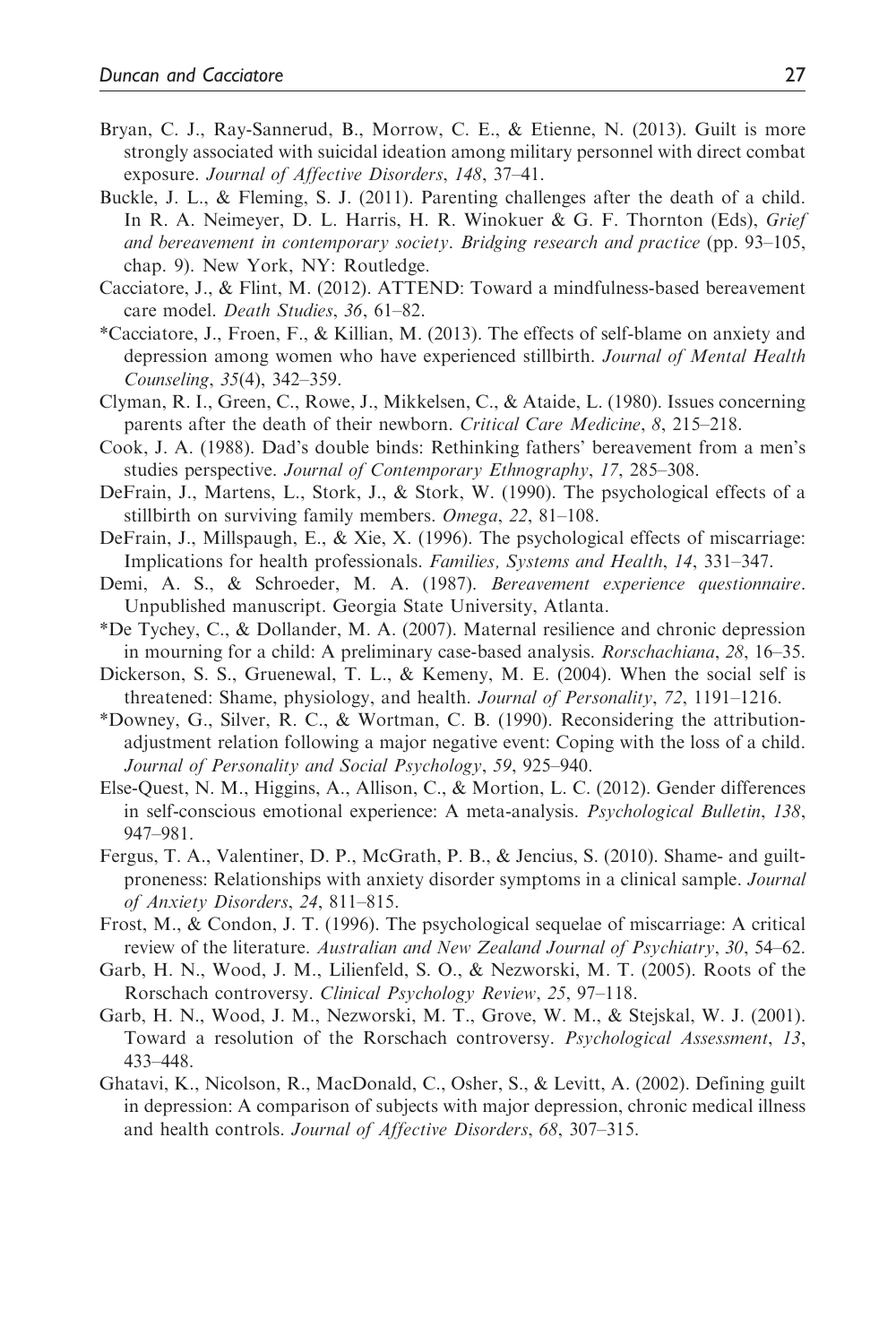- Goss, K., & Allan, S. (2009). Shame, pride and eating disorders. Clinical Psychology and Psychotherapy, 16, 303–316.
- Grabe, S., Hyde, J. S., & Lindberg, S. M. (2007). Body objectification and depression in adolescents: The role of gender, shame and rumination. Psychology of Women Quarterly, 31, 164–175.
- Harder, D. W., Cutler, L., & Rockart, L. (1992). Assessment of shame and guilt and their relationships to psychopathology. Journal of Personality Assessment, 59, 584-604.
- Harder, D. W., & Lewis, S. J. (1987). The assessment of shame and guilt. In J. N. Butcher & C. D. Spielberger (Eds), Advances in personality assessment (Vol. 6, pp. 89–114). Hillsdale, NJ: Lawrence Erlbaum.
- Harris, D. (2009). Oppression of the bereaved: A critical analysis of grief in Western society. *Omega*, 60, 241-253.
- Hasui, C., & Kitamaru, T. (2004). Aggression and guilt during mourning by parents who lost an infant. *Bulletin of the Menninger Clinic*, 68, 245–259.
- \*Hazzard, A., Weston, J., & Gutterres, C. (1992). After a child's death: Factors related to parental bereavement. Developmental and Behavioral Pediatrics, 13, 24–30.
- Hiller, J. B., Rosenthal, R., Bornstein, R. F., Berry, D. T. R., & Brunell-Neuleib, S. (1999). A comparative meta-analysis of Rorschach and MMPI validity. Psychological Assessment, 11, 278–296.
- Hoglund, C. L., & Nicholas, K. B. (1995). Shame, guilt, and anger in college students exposed to abusive family environments. Journal of Family Violence, 10, 141–157.
- Hsu, M., Tseng, Y., Banks, J. M., & Kuo, L. (2004). Interpretations of stillbirth. Journal of Advanced Nursing, 47, 408–416.
- \*Hughes, C. B., & Page-Lieberman, J. (1989). Fathers experiencing a perinatal loss. Death Studies, 13, 537–556.
- Humphrey, K. M. (2009). Counseling strategies for loss and grief. Alexandria, VA: American Counseling Association.
- Janoff-Bulman, R. (1979). Characterological versus behavioral self-blame. Inquiries into depression and rape. Journal of Personality and Social Psychology, 37, 1798–1809.
- \*Jind, L. (2003). Parents' adjustment to late abortion, stillbirth and infant death. The role of causal attributions. Scandinavian Journal of Psychology, 44, 383–394.
- Jind, L., Elklit, A., & Christiansen, D. (2010). Cognitive schemata and processing among parents bereaved by infant death. Journal of Clinical Psychology in Medical Settings, 17, 366–377.
- Jordan, J. R., Baker, J., Matteis, M., Rosenthal, S., & Ware, E. S. (2005). The Grief Evaluation Measure (GEM): An initial validation study. Death Studies, 29, 301–332.
- Kauffman, G. (1996). The psychology of shame. Theory and treatment of shame-based syndromes (2nd ed.). New York, NY: Springer.
- Kim, S., Thibodeau, R., & Jorgensen, R. S. (2011). Shame, guilt, and depressive symptoms: A meta-analytic review. Psychological Bulletin, 137, 68–96.
- Klass, D., & Chow, A. Y. M. (2011). Culture and ethnicity in experiencing, policing, and handling grief. In R. A. Neimeyer, D. L. Harris, H. R. Winokuer & G. F. Thornton (Eds), Grief and bereavement in contemporary society. Bridging research and practice (pp. 341–353, chap. 26). New York, NY: Routledge.
- Kubany, E. S., & Watson, S. B. (2003). Guilt: Elaboration of a multidimensional model. The Psychological Record, 53, 51–90.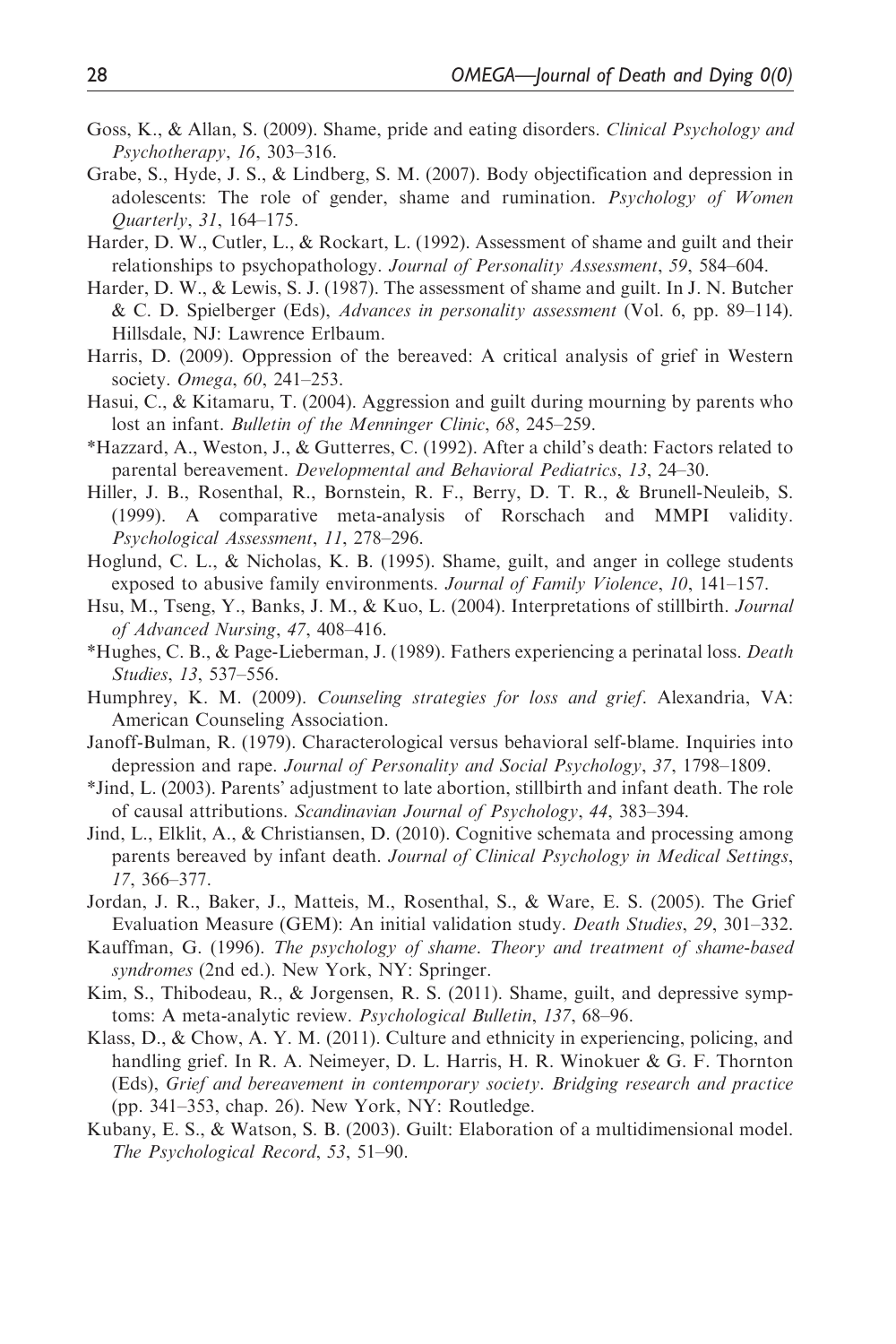- \*Lang, A., Gottlieb, L. N., & Amsel, R. (1996). Predictors of husband' and wives' grief reactions following infant death: The role of marital intimacy. Death Studies, 20, 33–57.
- \*Lauer, M. E., Mulhern, R. K., Wallskog, J. M., & Camitta, B. M. (1983). A comparison study of parental adaptation following a child's death at home or in the hospital. Pediatrics, 71, 107–112.
- Leskela, J., Dieperink, M., & Thuras, P. (2002). Shame and posttraumatic stress disorder. Journal of Traumatic Stress, 15, 223–226.
- Lester, D. (1998). The association of shame and guilt with suicidality. The Journal of Social Psychology, 134, 535–536.
- Lewis, H. B. (1971). Shame and guilt in neurosis. New York, NY: International Universities Press.
- Lutwak, N., Panish, J., & Ferrari, J. (2003). Shame and guilt: Characterological vs. behavioral self-blame and their relationship to fear of intimacy. *Personality and* Individual Differences, 35, 909–916.
- Luyten, P., Fontaine, J. R. J., & Corveleyn, J. (2002). Does the Test of Self-Conscious Affect (TOSCA) measure maladaptive aspects of guilt and adaptive aspects of shame? An empirical investigation. Personality and Individual Differences, 33, 1373–1387.
- Mandell, F., McAnulty, E., & Reece, R. M. (1980). Observations of paternal response to sudden unanticipated infant death. Pediatrics, 65, 221–226.
- Martin, T. L., & Doka, K. J. (2011). The influence of gender and socialization on grieving styles. In R. A. Neimeyer, D. L. Harris, H. R. Winokuer & G. F. Thornton (Eds), Grief and bereavement in contemporary society. Bridging research and practice (pp. 69–77, chap. 7). New York, NY: Routledge.
- \*Miles, M. S., & Demi, A. S. (1983). Toward the development of a theory of bereavement guilt: Sources of guilt in bereaved parents. Omega, 14, 299–314.
- Miles, M. S., & Demi, A. S. (1986). Guilt in bereaved parents. In T. A. Rando (Ed.), Parental loss of a child (pp. 97–118). Champaign, IL: Research Press Company.
- Mulrow, C. D. (1994). Rationale for systematic reviews. British Medical Journal, 309, 597–599.
- O'Connor, L. E., Berry, J. W., Weiss, J., Bush, M., & Sampson, H. (1997). Interpersonal guilt: The development of a new measure. Journal of Clinical Psychology, 53, 73–89.
- Oltjenbruns, K. A. (2010). Ethnicity and the grief response: Mexican American versus Anglo American college students. Death Studies, 22, 141–155.
- \*Ostfeld, B. M., Ryan, T., Hiatt, M., & Heygi, T. (1993). Maternal grief after sudden infant death syndrome. Developmental and Behavioral Pediatrics, 14, 156–162.
- Pai, M., McCulloch, M., Gorman, J. D., Pai, N., Enanoria, W., Kennedy, G., ... Colford, J. M. (2004). Systematic reviews and meta-analyses: An illustrated, step-by-step guide. The National Medical Journal of India, 17, 86–95.
- Parker, K. C. H., Hanson, R. K., & Hunsley, J. (1988). MMPI, Rorschach, and WAIS: A meta-analytic comparison of reliability, stability, and validity. Psychological Bulletin, 103, 367–373.
- Peterson, C., Schwartz, S. M., & Seligman, M. E. P. (1981). Self-blame and depressive symptoms. Journal of Personality and Social Psychology, 41, 253–259.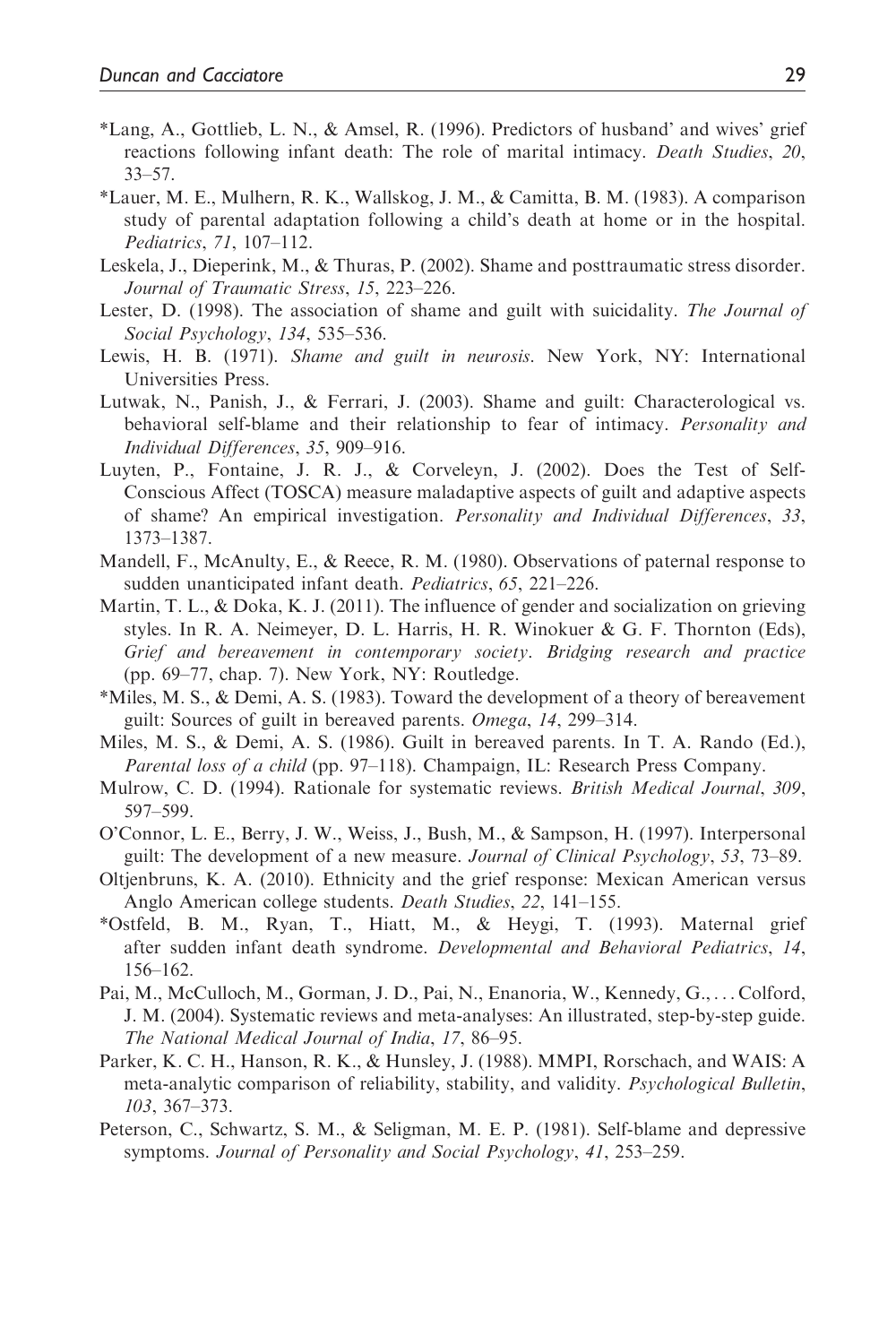- Popay, J., Rogers, A., & Williams, G. (1998). Rationale and standards for the systematic review of qualitative literature in health services research. *Qualitative Health Research*, 8, 341–351.
- Potvin, L., Lasker, J., & Toedter, L. (1989). Measuring grief: A short version of the Perinatal Grief Scale. Journal of Psychopathology and Behavioral Assessment, 11, 29–45.
- Prigerson, H. G., Maciejewski, P. K., Reynolds, C. F., Bierhals, A. J., Newsom, J. T., Fasiczka, A., ... Miller, M. (1995). Inventory of complicated grief: A scale to measure maladaptive symptoms of loss. Psychiatry Research, 59, 65–79.
- Rando, T. A. (1986). Parental loss of a child. Champaign, IL: Research Press Company.
- Reagan, L. J. (2003). From hazard to blessing to tragedy: Representations of miscarriage in twentieth-century America. Feminist Studies, 29, 357–378.
- Rizvi, S. L. (2010). Development and preliminary validation of a new measure to assess shame: The shame inventory. Journal of Psychopathology and Behavioral Assessment, 32, 438–447.
- Robinson, G. E. (2011). Dilemmas related to pregnancy loss. The Journal of Nervous and Mental Disease, 199, 571–574.
- Rortveit, K., Astrom, S., & Severinsson, E. (2010). The meaning of guilt and shame: A qualitative study of mothers who suffer from eating difficulties. International Journal of Mental Health Nursing, 19, 231–239.
- Samuelsson, M., Radestad, I., & Segesten, K. (2001). A waste of life: Fathers' experience of losing a child before birth. Birth, 28, 124–130.
- Sanders, C., Mauger, P., & Strong, P. (1985). A manual for the grief experience inventory. Palo Alto, CA: Consulting Psychologists Press.
- Scheff, T. (2012). A social/emotional theory of 'mental illness'. *International Journal of* Social Psychiatry, 59, 87–92.
- Scheff, T. J. (2000). Shame and the social bond: A sociological theory. Sociological Theory, 18, 84–99.
- \*Schwab, R. (1996). Gender differences in parental grief. Death Studies, 20, 102–113.
- \*Seguin, M., Lesage, A., & Kiely, M. C. (1995). Parental bereavement after suicide and accident: A comparative study. Suicide and Life-Threatening Behavior, 25, 489-498.
- \*Shanfield, S. B., & Swain, B. J. (1984). Death of adult children in traffic accidents. The Journal of Nervous and Mental Disease, 172, 533–538.
- Silfver, M. (2007). Coping with guilt and shame: A narrative approach. Journal of Moral Education, 36, 169–183.
- Smialek, Z. (1978). Observations on immediate reactions of families to sudden infant death. Pediatrics, 62, 160–165.
- Street, A. E., & Arias, I. (2001). Psychological abuse and posttraumatic stress disorder in battered women: Examining the roles of shame and guilt. Violence and Victims, 16, 65–78.
- Stroebe, M., Stroebe, W., & Schut, H. (2003). Bereavement research: Methodological issues and ethical concerns. Palliative Medicine, 17, 235–240.
- \*Surkan, P. J., Kreicbergs, U., Valdimarsdottir, U., Nyberg, U., Onelove, E., Dickman, P. W., ... Steineck, G. (2006). Perceptions of inadequate health care and feelings of guilt in parents after the death of a child to a malignancy: A population-based longterm follow-up. Journal of Palliative Medicine, 9, 317–331.